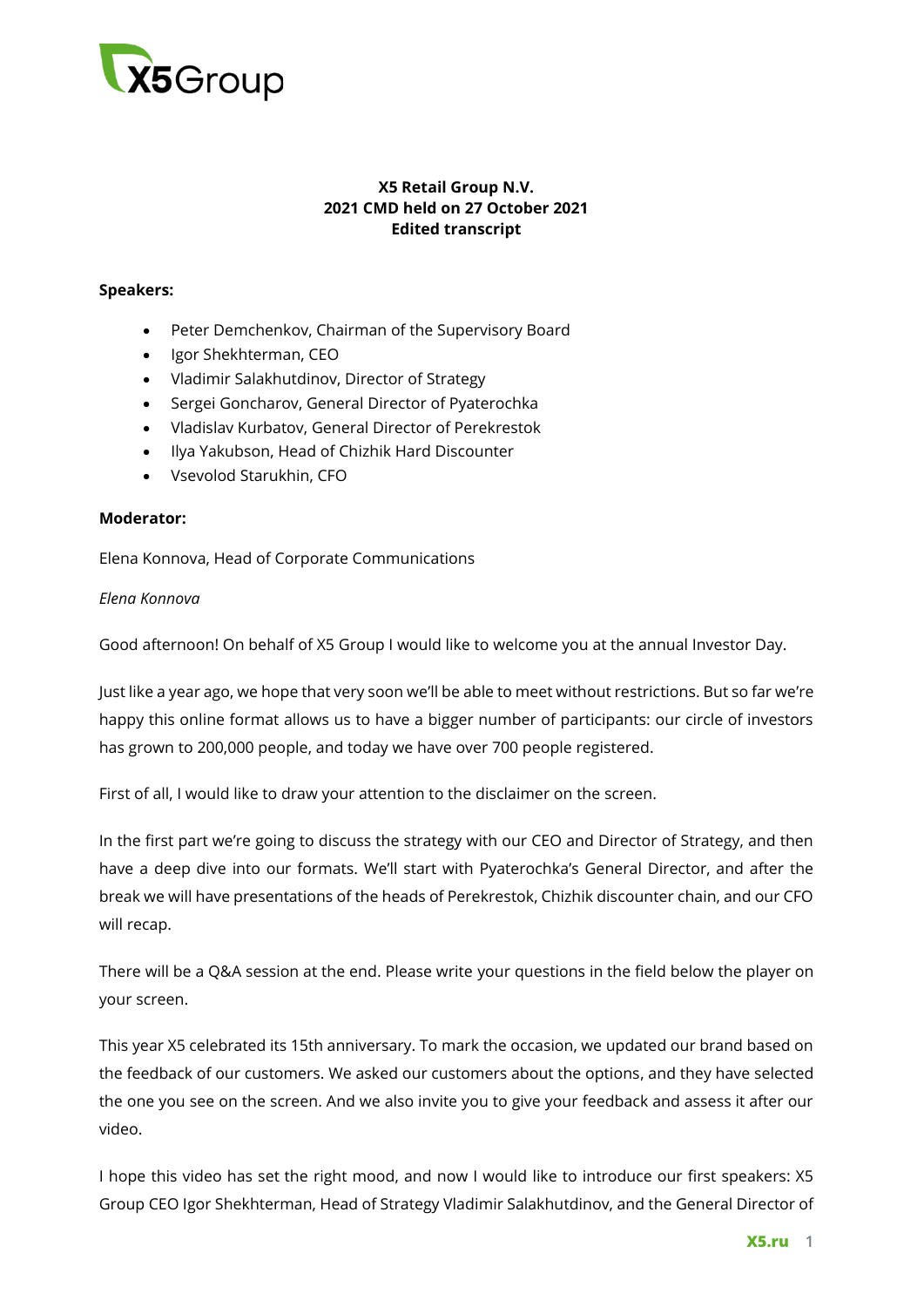

Pyaterochka, Sergei Goncharov.

Online with us is also Peter Demchenkov, the Supervisory Board Chairman. Peter, the floor is yours.

### *Peter Demchenkov:*

Ladies and Gentlemen, welcome to our Capital Markets Day, and thank you for joining us today. I will start by saying that the food retail industry has learned important lessons during the pandemic, and the main ones are on speed and flexibility. Through its willingness to adapt fast, X5 has created a safe environment in stores and distribution centres, maintained efficient supply chains and ensured food supply in all the regions of our country. I sincerely thank all our employees for their selfless work during the pandemic.

On behalf of the Supervisory Board members, I would like to stress our commitment to the strategy announced at the CMD a year ago. We are confident in the management team's ability to achieve its goals despite tougher competition in both the offline and online segments.

We also expect the company to continually strive for improvement and development of our business model, and adapt to ever-changing external environments. It is crucial for us to remain the best choice for our guests, suppliers and investors. Today, the management will elaborate on the changes that will take place in the near future

The Supervisory Board also keeps the company's sustainability efforts in focus. We warmly welcome the progress made in reducing our environmental impact, supporting social initiatives, as well as efforts to improve working conditions for our employees. We will continue to further improve our corporate governance structure. Both the Supervisory Board and management are convinced that the ESG agenda will be an integral part of the company's strategy and everyday operations.

An example of our commitment to sustainability values is the inclusion of ESG indicators in our management LTI programme KPIs. In September we also set up a Sustainability and Innovations Committee at the Supervisory Board level to coordinate and introduce best practices in sustainable development at X5. I would also like to thank both our institutional and retail investors for being our shareholders.

Now I am giving the floor to Igor Shekhterman, Chief Executive Officer of X5 Group.

#### *Igor Shekhterman:*

Thank you very much, Peter. Welcome to our traditional Capital Markets Day. Thank you for joining us. It's our second time online. It's another wave of the pandemic, and the safety of our customers and employees are our main focus. The level of vaccination among our people in Moscow is 63%, and it is over 50% across Russia. Yesterday we managed to arrange visits for some of you to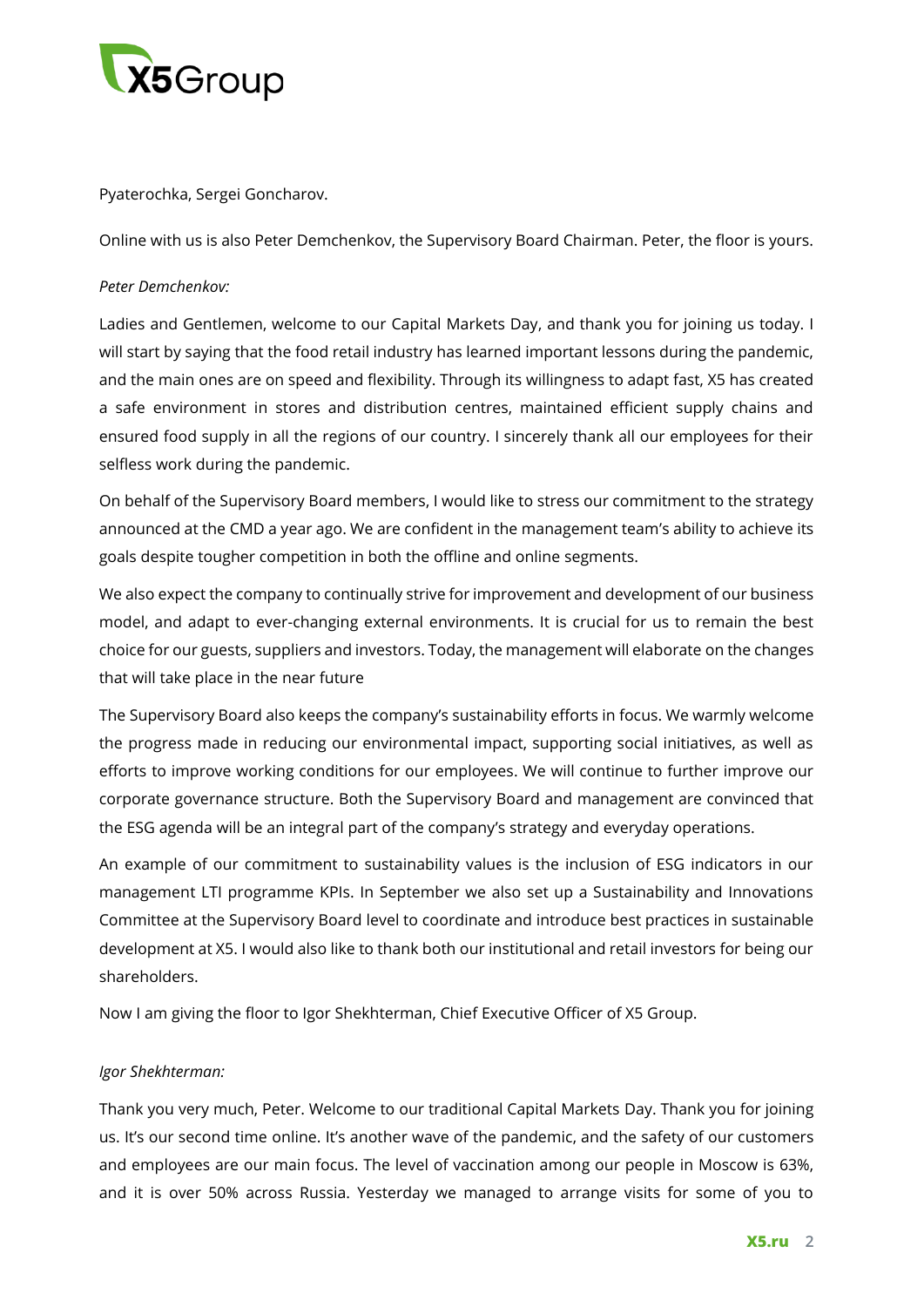

Pyaterochka and Chizhik stores in Moscow. Many Russian retail investors have joined us, and we're happy that they are interested in X5 shares, and today we're going to discuss the status of our Strategy adopted in 2020.

The main area of our Strategy is leadership in the food market. X5 is leading with a 13% market share. We have a comparable market share in online grocery. Our sales in digital channels have grown 2.7 times to RUB 35.2 billion for the nine months. Half of the adults in Russia, that is 60 million people, are active users of the loyalty cards in our formats. The ticket penetration is 65% to 81% depending on the format. The sales densities are still high, exceeding the indicators of the main competitors. Achieving technological leadership for several years, we've been doing a digital transformation programme, and the outcomes are visible. The effect from internal digitalisation will come up to RUB 20 billion at the end of the year.

We pay special attention to building up effective digital contacts with our buyers. The main tool is our application. The MAU (monthly number of users) of applications and websites has grown by 37% against last year and exceeded 17 million people.

It is very important for us to create value for shareholders, and our financial indicators allow us to perform up to the promises. Revenue for 9M 2021 was RUB 1.6 trillion, up 10.2% y-o-y. ROIC is expected to be above 15% for 2021; the three-year TSR in roubles is over 93%.

At the end of last year, we updated our dividend policy and started paying an interim dividend. The new policy better reflects the performance of the business, the Company's expectations for future growth and cash flow, and our planned investments. In doing so, it balances these factors against the leverage and allows X5 shareholders to receive more regular returns during the financial year. We are planning to pay dividends for 2021 at or above last year's level, which maintains a high dividend yield that is above the global sector average.

Sustainability and social responsibility are in our focus. We were the first Russian retailer to publish an audited sustainability report for 2020 in accordance with international GRI standards, reflecting our progress in achieving our goals. The new Sustainability and Innovation Committee at Supervisory Board level further underlines the Company's commitment to our ESG goals. In the last 12 months, we have created over 13,000 jobs.

There are no major changes in our strategy, but there is a clear focus on the performance of our mature businesses, Pyaterochka and Perekrestok, and expanding our presence at all stages of the customer journey.

In implementing our strategy, we rely on macroeconomic trends. I would like to focus on the assumptions that will be laid down in our budget for 2022. After a strong economic recovery this year, we expect GDP growth to slow almost twice, to 2.3% in 2022. Private consumption and external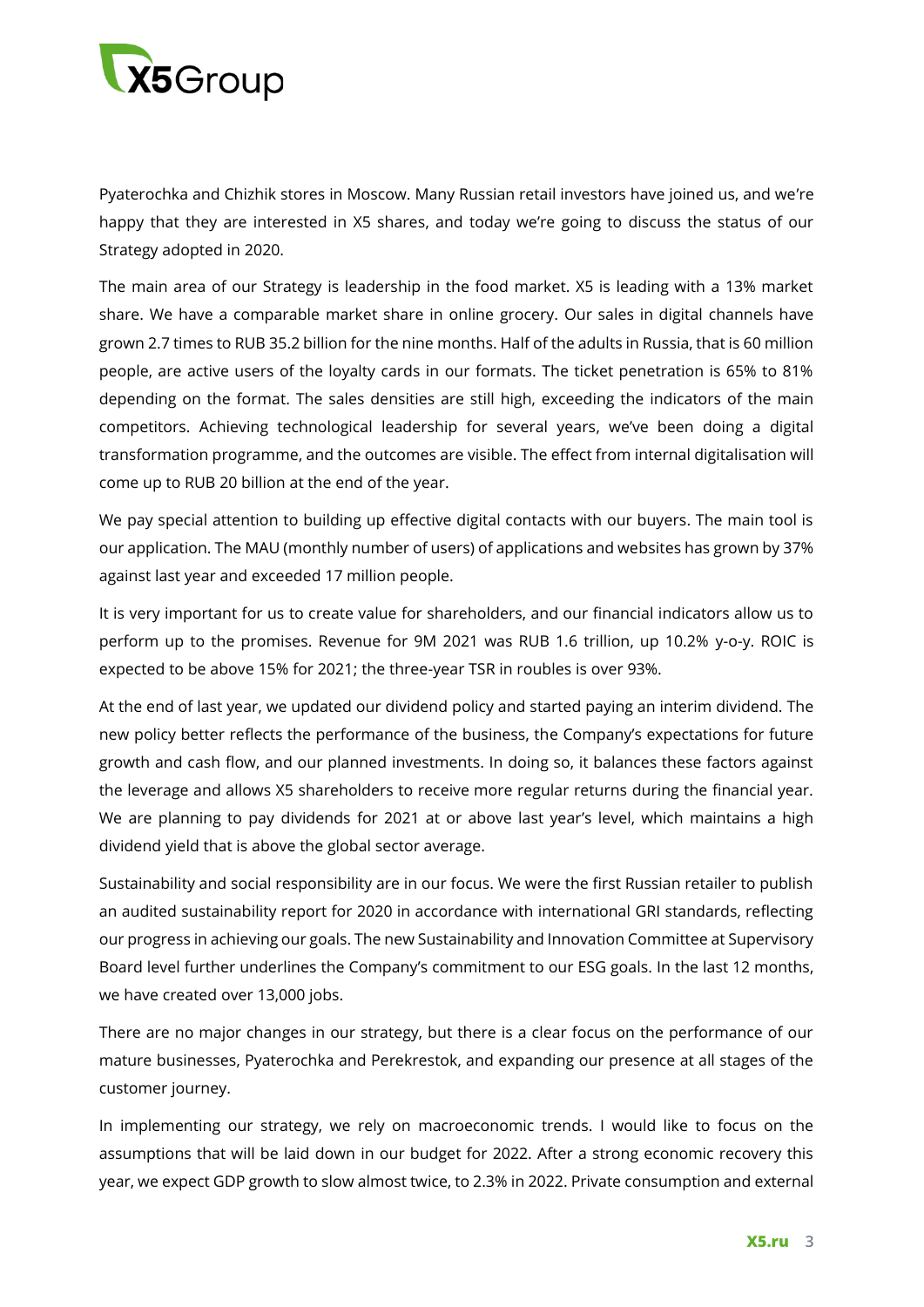

demand for commodities will remain the main growth drivers. Consumption will be financed by wages, social payments and credit expansion. Next year, the food retail market will continue to recover. The physical volume of food retail turnover growth could be just under 2%. Growth will be supported by recovery of real disposable incomes. Wages will continue to rise at a slower pace, and the main focus of government support will shift to pensions. Inflation remains the main threat to real disposable income growth. We expect the food inflation in 2022 to be at or slightly above 5% on average. Prices will rise, especially in the first half of the year, due to supply chain disruptions, labour shortages and rising production costs, as well as energy issues in Asia and Europe that will also have an impact on price dynamics in Russia.

Now let us talk about the Russian food market and its trends. The market continues to change rapidly, with some trends accelerating. Food inflation remains above the forecast level, at 8.1% in Q3, peaking at 9.2% in September. Price increases for some food products outpaced the rate of inflation. This is caused by labour shortages in a number of regions under quarantine restrictions; as well as higher commodity prices globally, which over this year have risen by a third and exceeded a ten-year high. In general, players in the food retail market are gradually adapting to the new realities of the pandemic. In the food retail market, we can see the same trends as last year. The market is consolidating, the total market share of the major three retailers is 27%, and this trend will continue. Almost all federal food chains started their online sales and are actively developing this area. The volume of the online grocery market in 2021 will be around RUB 380 billion, increasing 2.5x y-o-y, and in 2023 it will be at least a trillion roubles. But there is a market segment that is growing at a comparable rate to online – the hard discounter segment, where we expect the next big battle for leadership to unfold. We are fully prepared for this and will discuss it in more detail today.

But federal chains and discounters are not the only threat to our leadership. We are seeing an unprecedented increase in pressure on the segment from ecosystem players and marketplaces, for which food is the main tool for increasing the frequency of purchases. Digital players' shareholders are ready to finance their negative cash flow and billions in shrinkage. We expect it to continue in the near future. But our infrastructure capabilities, scale and tens of millions of loyal customers allow us to compete in the digital race at a much lower cost than our competitors. The market also expects a number of offline players to launch IPOs.

Another trend is the declining well-being of population in Russia, which is extremely determining their purchasing behaviour. There is more emphasis on the value for money, which we should certainly take into account in our strategy.

These trends pose three key challenges for retail and us, which we at X5 are ready to respond to by offering new opportunities for our customers and for the company's business.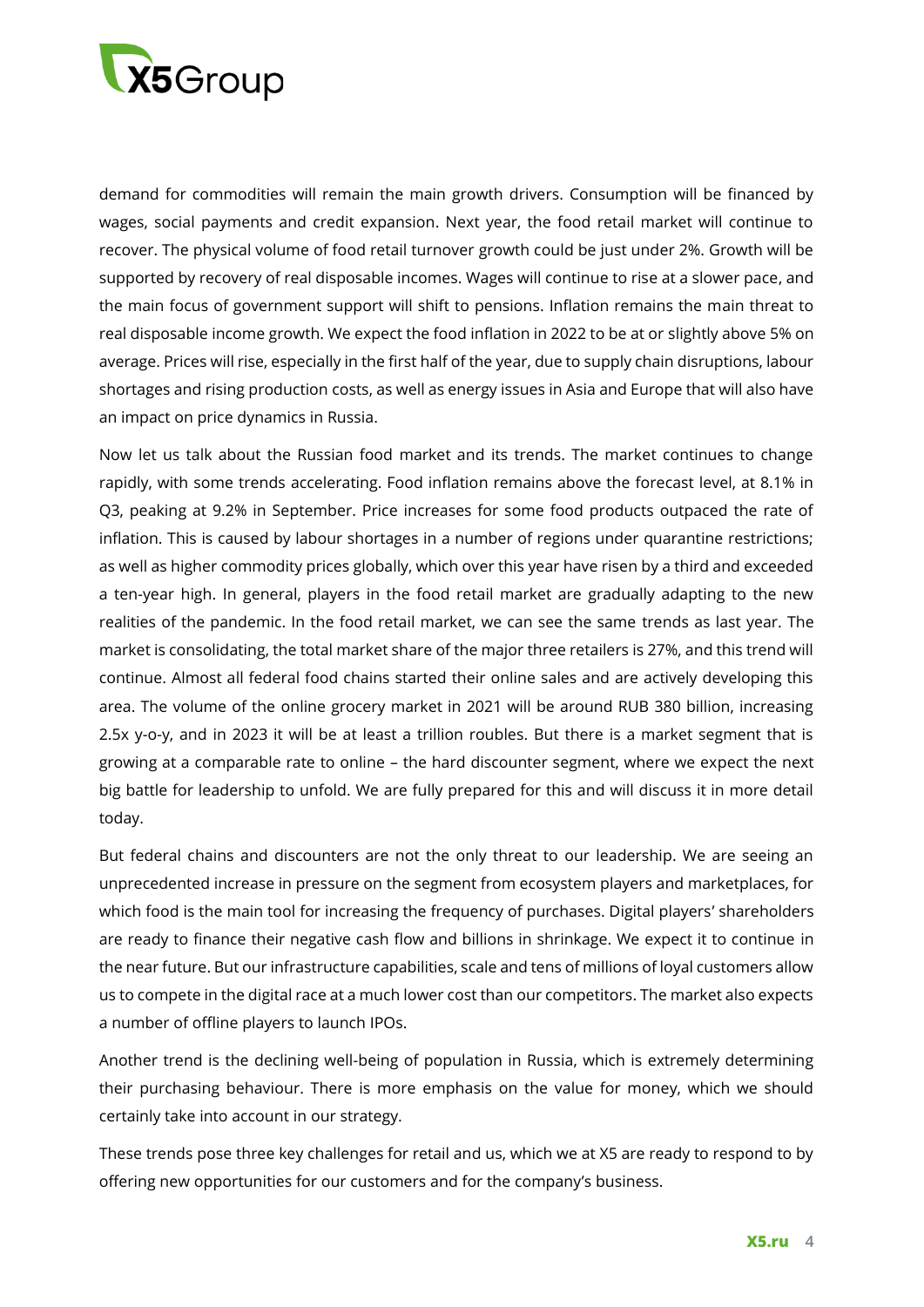

First of all, the decline in household incomes and the increasing trend to trade down lead to the rapid growth of value formats, primarily hard discounters. The constant adaptation of our formats' CVPs to changing market conditions allows us to remain competitive on the price–assortment mix. This is primarily the case for Pyaterochka. Our aim is to maintain the right balance between the emotional content and costs of our stores, on the one hand, and a pragmatic approach to pricing and the price perception, on the other. Today we see opportunities to improve this balance.

The new concept of Pyaterochka demonstrates really good results in major cities. For development in other regions, we will adapt our stores, keeping the core values of our CVP, to provide the best value for money and the assortment. The update to Pyaterochka's CVP will include operational and capital cost cuts as well as deeper assortment analytics using big data. Sergei Goncharov will talk about that in more detail.

Another response to this challenge is our pilot hard discounter Chizhik. We have built a hard discounter model based on a prevailing share of private labels, minimal process costs and decent quality at low prices. The pilot demonstrated excellent results, and we plan to open around 2,000 Chizhik stores by the end of 2023, and around 300 Chizhiks will be opened next year, which will strengthen our competitive advantage in the market. Ilya Yakubson will shortly tell you more about it.

As to rising costs of resources and the pressure on the margins, we know how to deal with that, and we see opportunities for improving our commercial margins, further shrinkage reduction and further cut of logistics costs.

A balanced and reasonable approach to investing in new businesses allows us to maintain the company's margins at the current levels by improving the efficiency of existing businesses. We expect the EBITDA margin of our mature businesses to exceed 8% by 2024 and see no risk of decline in margin in the medium term. We will reduce our CAPEX for both new store openings and refurbishments.

The pressure from digital players is a threat, but we also see it as an opportunity. The market is actively investing in creating habits of buying online and using apps. We use these changing habits for growth of our online services. We have built up our own online technology expertise over the last two years, which allows us to be as flexible as possible and adapt to changing trends. Our unique infrastructure of over 18,000 stores allows us to expand our express delivery services fast and efficiently. X5 currently is a leader in the e-grocery market. We will continue to develop digital services around our customer journey, starting with the search phase, adding financial services, ready-to-eat food delivery and additional services, such as subscriptions, parcel lockers and in-store pickup points.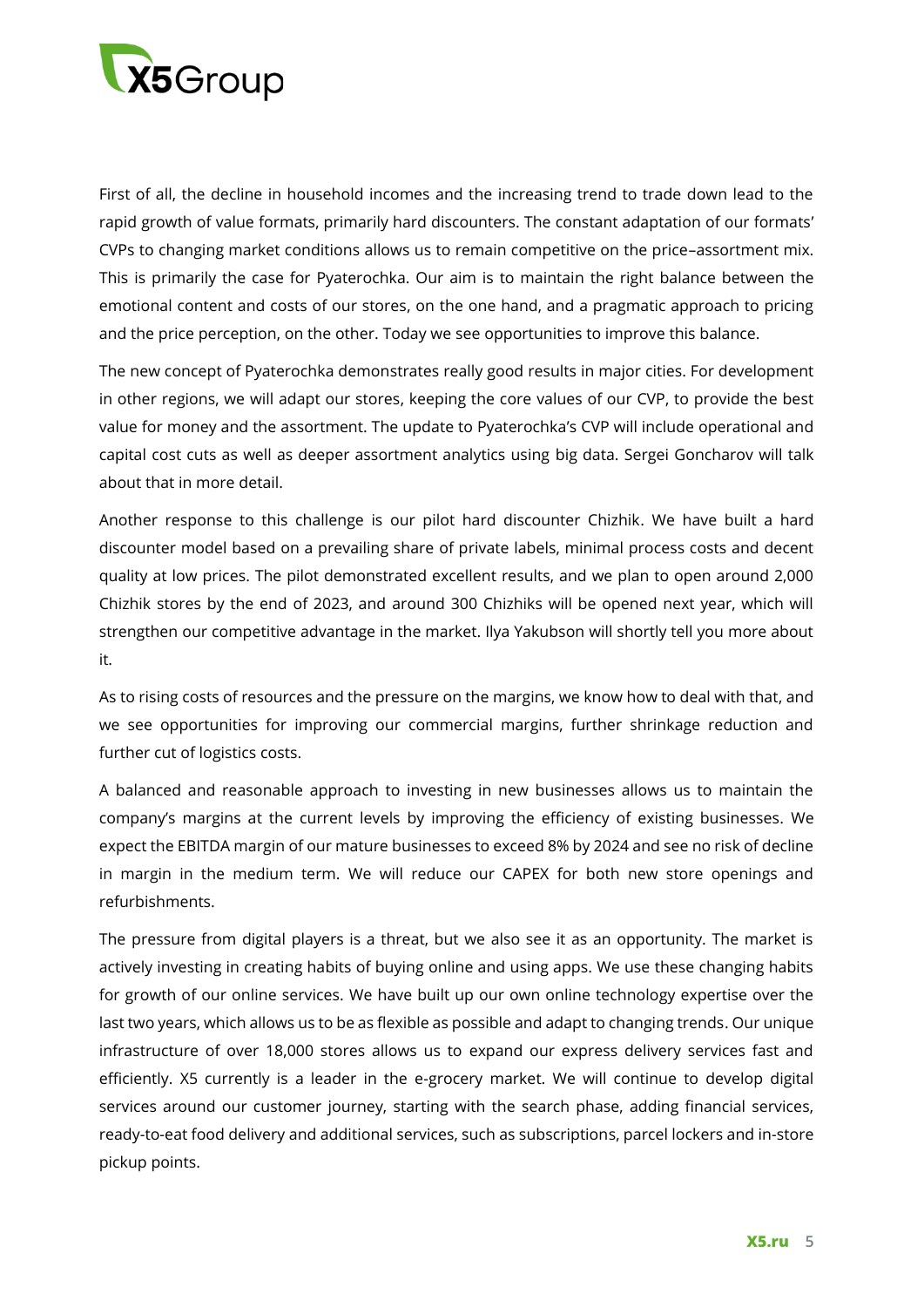

We are consistently building vertical integration of production and sales channels in our ready-food business. We added a dark kitchen segment to our own kitchen factory this year. This segment currently accounts for 5% of the ready-to-eat food delivery market, but its growth rate outpaces other online HoReCa segments and, according to our forecasts, this format will become increasingly popular. The revenue of our Mnogo Lososya is expected to triple in 2022, and in 2023 we expect the business to reach positive EBITDA.

What are our competitive strengths that will help us face those challenges? Strong, recognisable brands that rank among the top Russian brands, of which Pyaterochka ranks first. The active development of our online services and express delivery are proof of the flexibility of our business in a rapidly changing market environment.

Despite all of X5's strengths, we also see areas where there is potential for further growth. That includes adapting our CVPs to changing market conditions, focus on operational excellence and CAPEX optimisation, the corporate governance model which will allow faster decision-making.

A very important aspect of our strategy is sustainable development, and that's one of the priorities in our strategy. You know that we have defined strategic areas for our contribution to solving global problems, set ourselves specific goals and organised processes in the company to achieve them. First and foremost, it is our contribution to solving the climate change problem. We reduced greenhouse gas emissions per square metre of selling space by 9% last year and began the transition to renewable energy sources. The share of recycled solid waste in our own operating processes reaches up to 85%. Already 48% of our private labels are produced in sustainable packaging. We are increasing the share of healthy lifestyle products, with the share of fresh, fruits and vegetables already at 45.5% year to date. The well-being of our employees is always at the centre of our attention. We are targeting an increase in engagement; it has already reached 77%. We are focused on the safety and health of our employees during a pandemic and ensuring a safe work environment. In 2020, the company switched to a permanent hybrid format for office employees. We have actively developed social programmes for local communities, including a charitable programme for missing people and food assistance programmes. Here is a video with major initiatives in the key areas of X5's sustainable development. (The ESG video)

And now I would like to move on to our plans and targets for 2022. We expect to maintain a revenue growth rate of over 10% per year. We expect to open at least 2,000 stores next year, including about 300 hard discounters. At this pace, we are confident that we can deliver both double-digit revenue growth and steady ROI. Preliminary pilots show that the level of cannibalisation between Pyaterochka and Chizhik stores within a 500-metre radius is in the 1%–5% range. CAPEX is expected to grow below the revenue growth rate, and that includes investments in all the new businesses. We expect the profitability to be at least 7.2% in 2021.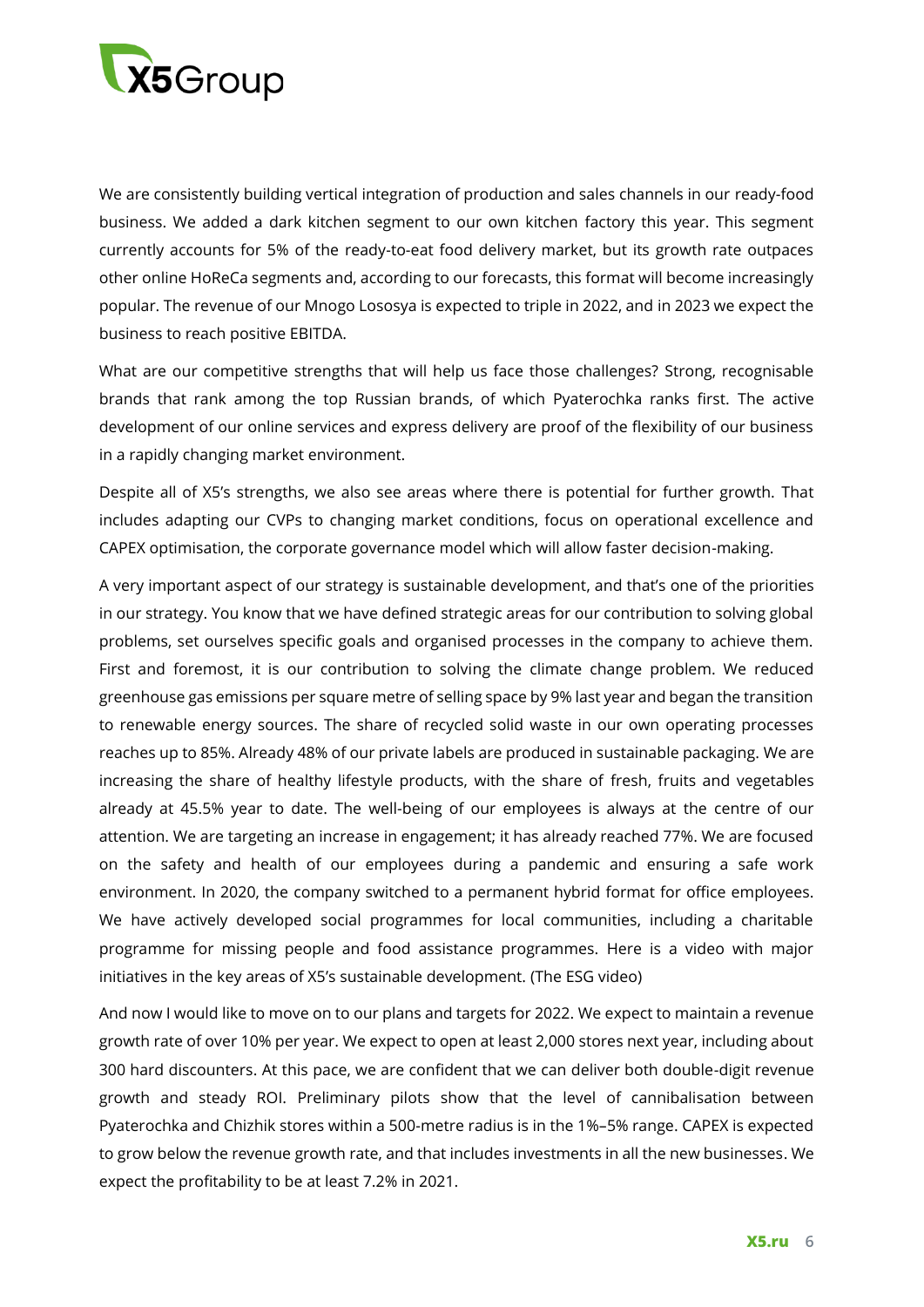

The Company expects to continue the dividend payout in line with the approved dividend policy, while maintaining the net debt/EBITDA ratio below 2.0x. We plan to maintain the level of dividend payments irrespective of the tax treaty denunciation. Based on 9M results, the management plans to recommend to the Supervisory Board the payment of an interim dividend at last year's level.

Thus, the main tasks facing X5 in the near term as part of our three-year strategy are:

- Ensuring efficient management and development of existing formats and businesses;
- Diversifying the business by growing shares of other businesses. One of the key priorities is the expansion of our new hard discounter format Chizhik;
- Ensuring that X5's business model and infrastructure are prepared to respond quickly and efficiently to digital and traditional disruptions;
- Embedding sustainability practices into the company's business model.

As you know, in a number of major cities our share is close to the 25% threshold. It will be possible to compete only on efficiency. The main growth should come from the LFL growth of the stores that are already operating today. Our priority is the LFL sales growth and maximum focus on reducing operating costs. And that should be the main focus as early as next year, and we are making it part of our budgeting for next year.

Achieving these goals is supported by an LTI programme. It ensures consistency in X5's long-term goals and serves as an efficient mechanism for retaining management, whose work is a major part of our long-term success. The LTI also focuses on sustainable development for future generations.

The programme targets are:

- Leadership by EV/EBITDA multiple among public players in the Russian food retail market;
- Leadership in market share in the Russian food retail market;
- ESG indicators aiming to reduce CO2 emissions, increase the share of recyclable waste and use of sustainable packaging;
- In addition, the programme provides for minimum EBITDA margin and leverage.

# *Elena Konnova*

Thank you, Igor. Now I would like to give the floor to our next speaker, Vladimir Salakhutdinov, Director of Strategy and Business Development. Has our strategy changed, and how is it implemented?

# *Vladimir Salakhutdinov*

First of all, I would like to go back to the market where we are playing. Igor has already said that we have a strong composition of formats: that is proximity, Pyaterochka; supermarkets, Perekrestok;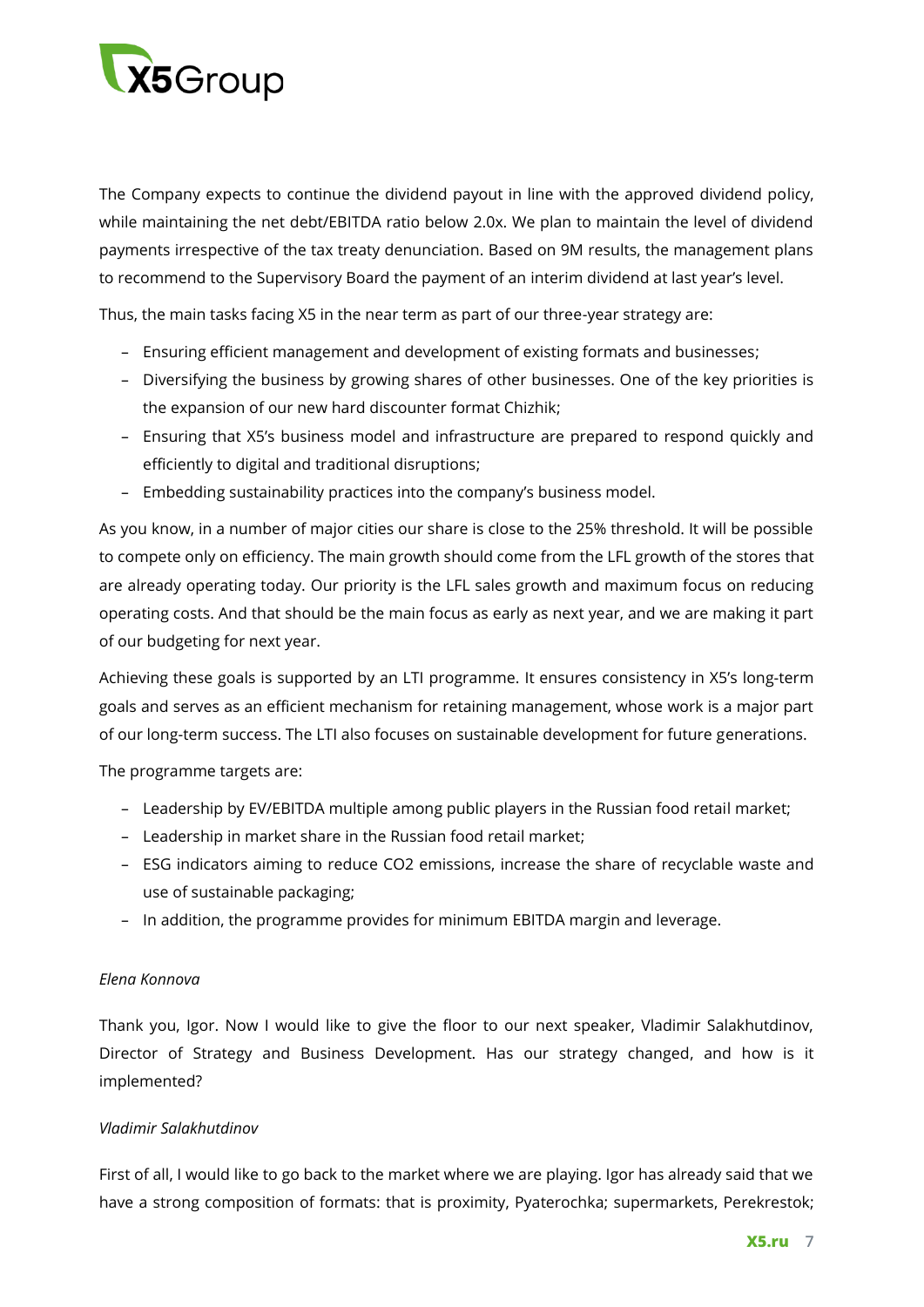

and hard discounters, Chizhik. But we also have the e-grocery, which is part of all our formats, as well as a stand-alone online hypermarket format, Vprok. This is the segment we are playing in. Altogether this segment covers 47% of the Russian market, and in the next three years this will be 60% of the total market, and five years from today it will be 64%.

Right now we are focusing on the most promising, exciting and fastest-growing areas of Russian food retail, and we will continue to focus on them. Does it mean that in the next five years we'll only have the very same formats? The answer is no. We are closely following what is happening in the Russian market, what promising formats emerge, and we are ready to pilot new solutions.

And another important point Igor mentioned. Our colleagues often ask us about how much Chizhik and Pyaterochka will cannibalise each other. The answer is that there will definitely be customer flows between these two formats, the way it is now happening between Perekrestok and Pyaterochka. But both the proximity and the hard discounter segments will grow, and both will get the inflow of new customers. And we will grow with them both in Pyaterochka and Chizhik formats.

Let me go back to the slide on our challenges. Here I would like to dwell upon the second and the third challenge. We are going to cover in detail our core business and our efficiencies there later, but let us talk briefly about efficiency now. As was rightly mentioned, the competition nowadays is shifting towards competition in efficiency. There are many factors there, and one of them is digitalisation based on innovations. We have a lot to be proud of here. We have done a huge homework on that, and we have developed a wide spectrum of innovative solutions that ensure our efficiency and will do so in the near future. Let me give you an example – a self-checkout. We have developed our own solution, and right now we already have 11,000 self-checkouts that we have created ourselves. If you look at the traffic flow, 30% of all the checks are processed by them. Could it be more? Yes, sure; we have stores where over half of all the traffic goes through self-checkouts. It means that in the near future the cashiers will only service customers if the age control is needed – that is for buying alcohol, for example. For other cases self-service can handle most of the traffic, and we are completely ready for that. That is not the only solution. Let us watch the video about innovations at X5.

#### (The Innovations Video)

All of these solutions are already working at X5, and importantly the upside is still there, because some of them have been only recently implemented and have not as yet been rolled throughout the chain. So, we expect a major breakthrough in the next few years through these innovative technologies.

And now let's talk in more detail about the third challenge – that is, the pressure from ecosystems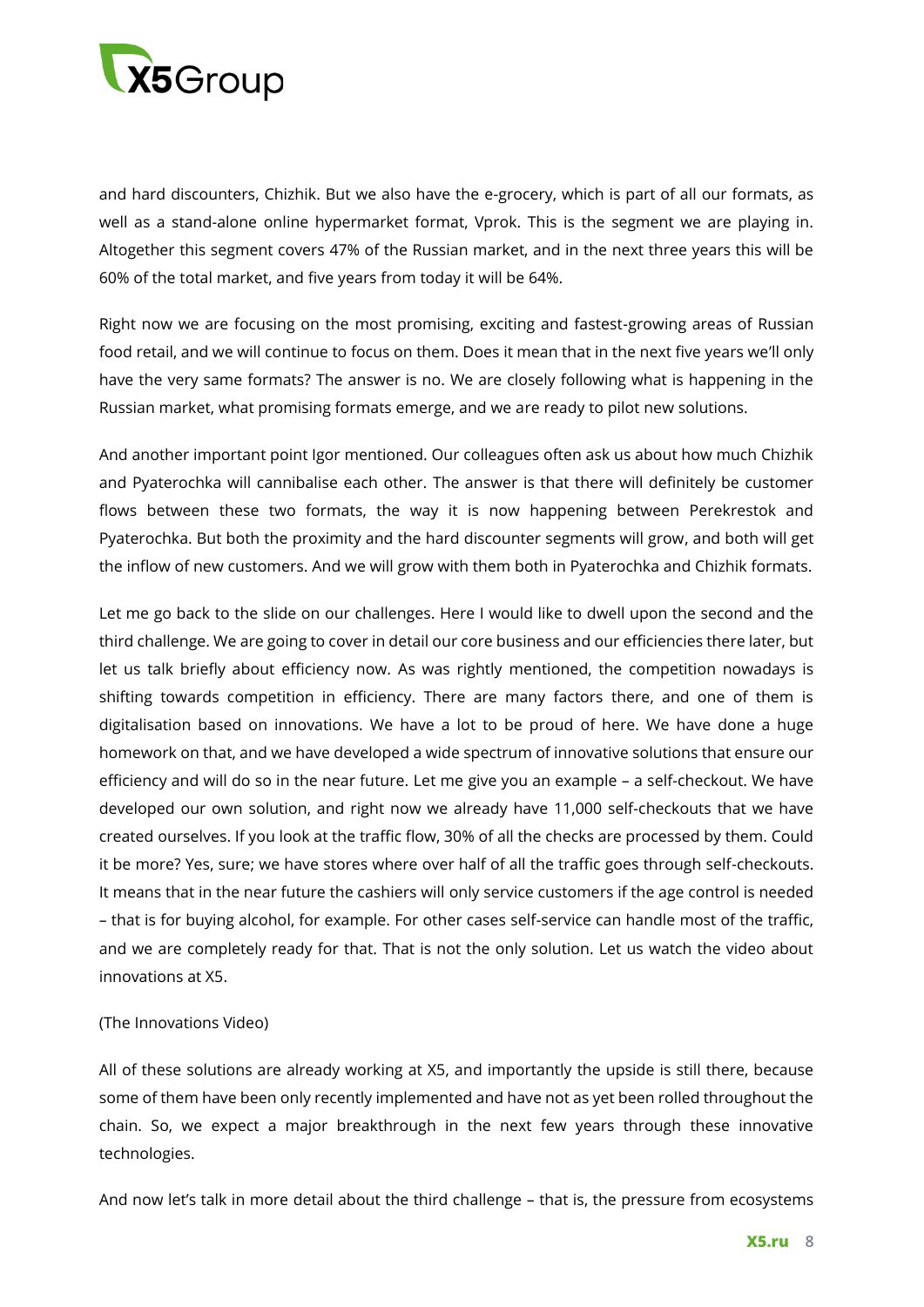

and other digital players, as well as our response to them. A year ago, we presented the strategy which included focus on strengthening the businesses of our chains. But we also looked at the customer from a different angle; we looked at the customer journey. We said that most of the time our customers already know what they want to buy, so they have already made their choice, and we were thinking about how we can support the customers end-to-end, and this is exactly what the ecosystem players are doing now, by offering a set of services and managing their relations with the customers in different segments.

We have announced a similar approach, and let me tell you about what we've done so far. I believe we have done quite a lot. We said that the customer's first step, the first contact with information on food is the media space; this is where they get their information. A year ago we said that the audience of ten biggest sites on food was equal to that of Channel 1 of Russian TV. We understand we have to build our relations with the customer once they start thinking about food, before they come to us. This is why we have built our media platform food.ru – that is, to become the first touchpoint for interacting with X5 in the media space. This is an exciting area, and we will show the video to you which will tell it all.

#### (Food.ru video)

Importantly, food.ru platform was created to strengthen our main business, to attract customers to our chains, to meet them at the very start and accompany them throughout their customer journey. For the platform itself, our goal is to become a number one food-related resource in the Russian Internet, and we seek to achieve that as early as next year.

Now let's talk briefly about our digital businesses. We have discussed them a lot over the past few months, and we have discussed how we view our strategy, and we have said there are no major changes in it. We are also saying that the digital component is probably the most important part of our future and the development of our business, and we are continuously developing it. Within digital we have several businesses. And one of them is 5Post. That is the last-mile logistics, a very promising and exciting project growing at accelerated speed. This year it will achieve a positive EBITDA, fully in line with our guidance. We view it as an important part of our portfolio, which also generates traffic for our stores because all of the 5Post pickup points are within X5 stores. Can we consider partnerships in this business? Yes, we can, but generally speaking we see how we can develop this business over the next few years and generate positive financial results for X5.

There is also an online hypermarket called Vprok. We said before that this format has a future only if we extend its categories and build a multi-category marketplace. An important thing to stress is that we do not have an ambition to invest in building yet another marketplace. We do not want to become a number five or six in the race among Russian marketplaces. So, we are looking at various partnership scenarios for Vprok. We are currently in negotiations, and in the near future we will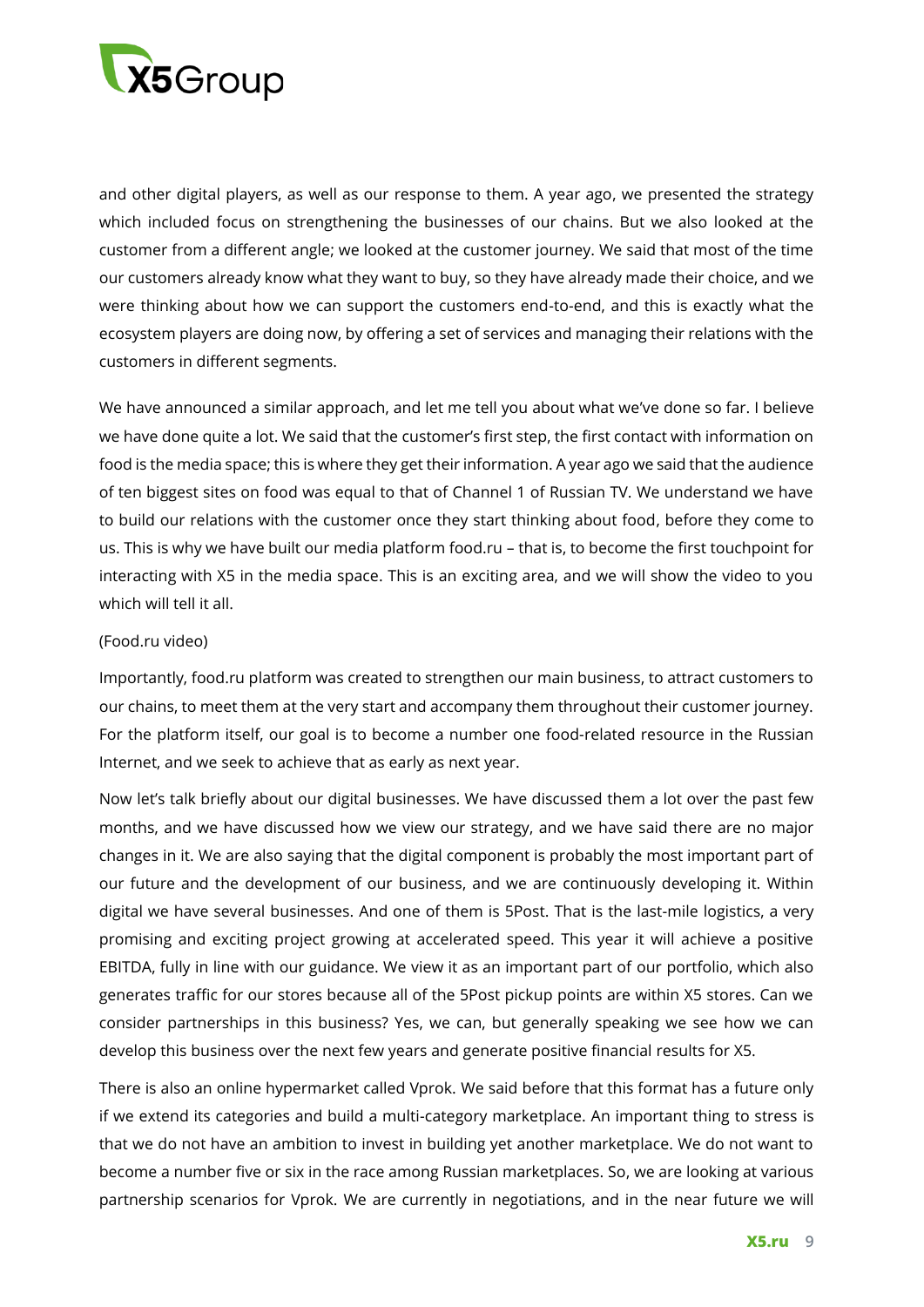

decide upon our partner the way to go there.

As to express delivery, as we said before it is an important component of our chains' CVPs, and in essence it is their extension because the same customers, depending on the situation, would buy both online and offline, and we believe that we have to develop express deliveries within X5, but we want it to be a stand-alone business unit with clear, transparent economics. We will develop it as a business, and right now thanks to our infrastructure, technologies, scale and purchasing terms, we can do deliveries more efficiently than our digital competitors. We understand how to build this business with a positive financial result, and this is key to us, and we will continue to compete quite aggressively for a position in the digital sector to ultimately become a leader in this area.

And now a couple of words about a number of other services that we have added since we last spoke.

The first one is the bank. As you can see in the slide, very soon we are going to launch financial services – that is, X5 bank. What exactly are we doing on this front? On the one hand, we do not want to start a banking business and start playing on some field there. We are building the tool to enhance loyalty to our chains. It will be an institution that will enable all the customers to cover their main food needs at X5 and get unique offers for key bank products as well as a convenient payment service.

Besides, this will help us optimise acquiring activities in the stores. We have significant expectations for this project; we will develop in this area, and we are confident this will be an important impetus for higher loyalty and purchase frequency at X5 stores.

I would also like to cover subscription services. We believe that they will grow. We are testing different combinations of subscriptions. So far it is a limited test mode, but next year we will have a full-size offer within X5 formats.

And by way of finalising this part of the presentation, I would like to note that those are the services around the customer journey which are primarily aiming at the higher purchase frequency and loyalty of our customers. Each of these services have a very clear role within our model. We know which services generate additional traffic, revenue or loyalty.

But generally speaking our ambition is to have at least 40 million active users in these digital services. This will make us one of the biggest digital companies, and we also do this to improve our financial results, first of all our revenue. We expect additionally up to 200 billion of revenue from these initiatives around the customer journey. That is it from my side.

# *Elena Konnova*

Thank you, Vladimir. Now on this optimistic note I would like us to move on to discussing our key business, Pyaterochka, and invite Sergei Goncharov to speak about it in more detail.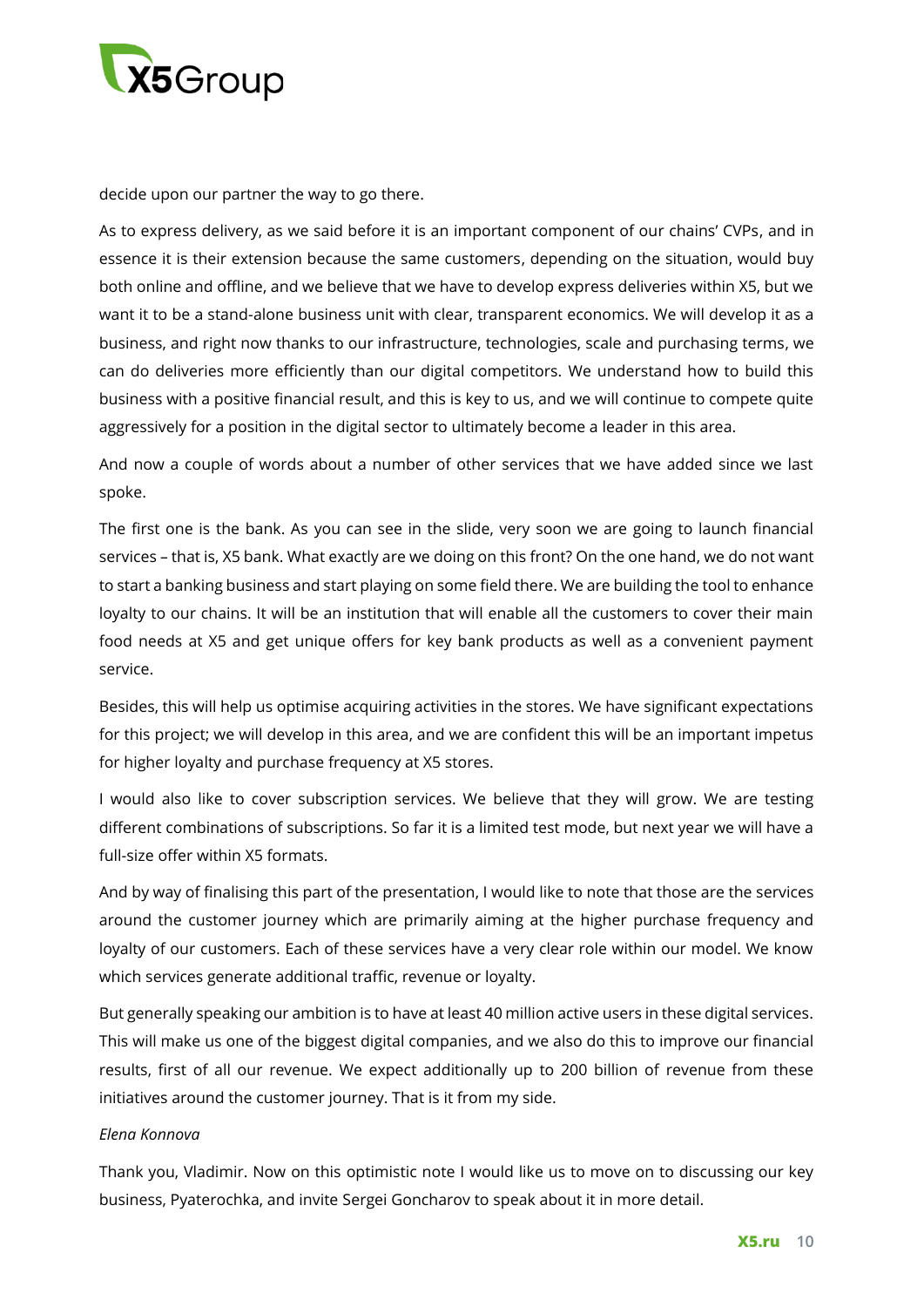

# *Sergei Goncharov*

Good afternoon. I will start with the results we have achieved this year.

In our traditional offline business, we continue to demonstrate stable financial performance despite all the challenges in the market.

- At the end of September, Pyaterochka had 17,600 stores.
- Revenue for 9 months exceeded RUB 1.3 trillion that is, almost 11% growth y-o-y.
- In the middle of the year, we had temporary logistical challenges which affected the entire Russian retail industry.
- We managed to stabilise the situation quickly; we decentralized the logistics function and empowered the regions more.
- As a result, by mid-August we had an uninterrupted supply and were ready for the high season.
- LFL sales growth for 9M 2021 was 4.1%, but as the logistics issues were getting resolved, we trended towards better LFL numbers – 7% in September and 10% in October. The sales growth in September was 12% and in October 17% y-o-y.

A few other key numbers:

- The share of private label in our sales grew to 20%.
- Pyaterochka shows high business efficiency. EBITDA in H1 2021 grew by 11% y-o-y, while EBITDA margin rose by 7 b.p. y-o-y to 8.4%.
- The EBITDA margin improved by 80 bps over the past three years.
- As you probably remember, back in 2018, we set ourselves a goal to improve EBITDA margins in the regions, and as a result, 9M 2021 to 9M 2018 EBITDA more than doubled to RUB 44 billion.
- The shrinkage in H1 2021 has improved by another 20 bps thanks to our efficiency measures.
- Labour productivity increased by 6.4% y-o-y due to initiatives we are undertaking to further optimise processes both in our stores and DCs.
- Despite staff shortage, we enjoy quite a healthy staff turnover rate, which we achieved by improving working conditions and expanding compensations with our employees' interests in mind.
- The number of active loyalty card users rose by 3% y-o-y.
- Our NPS today is at an all-time high.

Let me tell you more about our private labels (PL):

- Today PLs include over 2,600 products in over 150 brands.
- The PL margins in most cases are higher than the category average.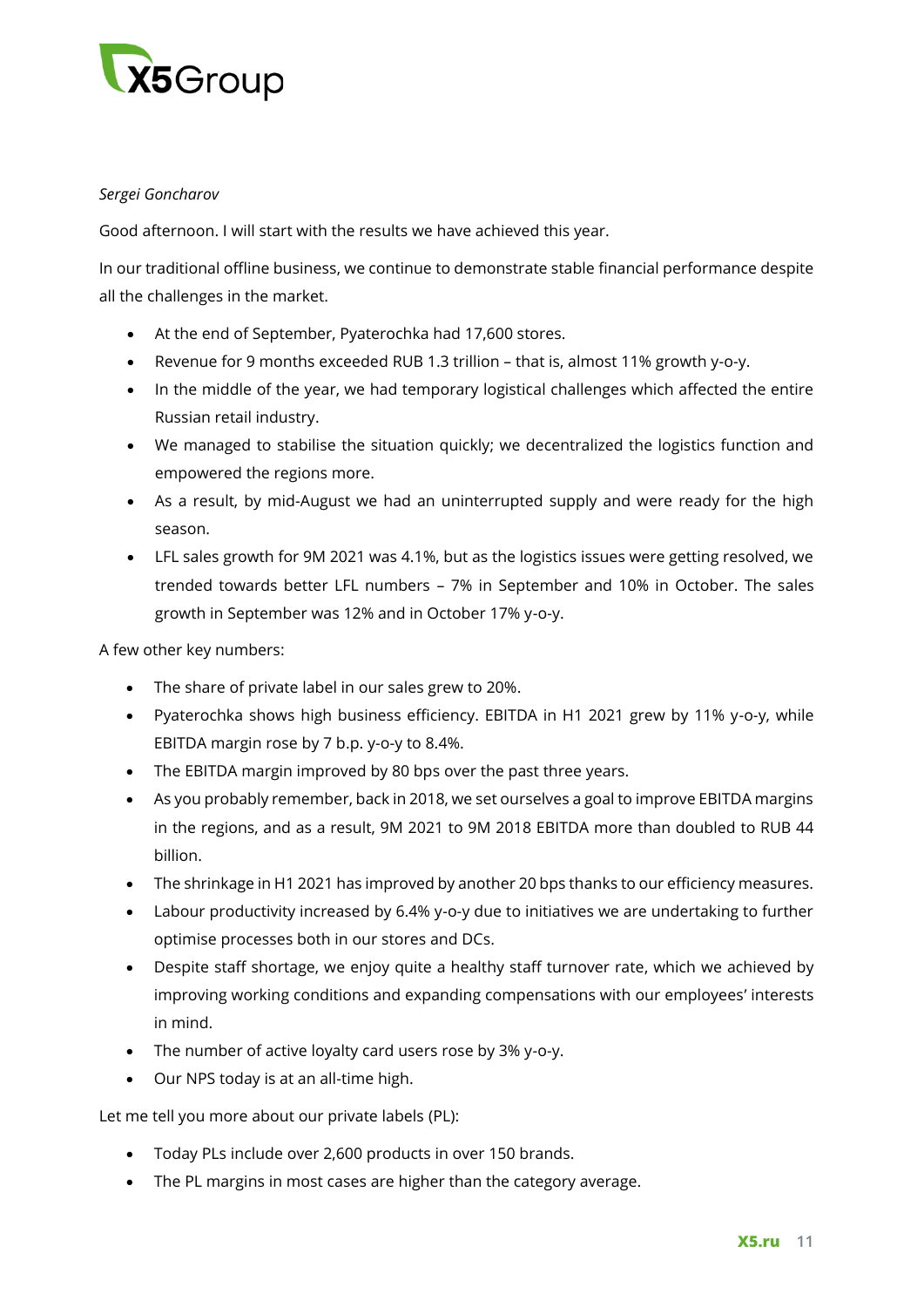

• Understanding the strategic importance of private labels, we are going to raise their share in our sales to 28% by the end of 2024, and make them a key competitive advantage for Pyaterochka.

To this end, we are changing our approach to private labels:

- We accept zero compromise between price and quality, and offer the best price to value in our stores.
- Development of innovative products based on consumer research.
- One supplier per product for local supplies within a region.
- We expect PL to contribute 20 bps cumulatively to our margins over 2022–2024.

Now let us see a short video about work with private labels in our company.

#### (A PL video)

Pyaterochka's digital services have opened up additional development opportunities for our business.

- In 9M 2011 the GMV for the express delivery service of Pyaterochka grew 4x y-o-y in GMV and 4.6x in orders.
- Express delivery service currently is a stand-alone vertical within our chain.
- The number of orders per day is over 40,000; the average ticket is around RUB 1,400, which is several times higher than the average ticket in conventional offline stores.
- Some reduction in the average ticket is due to our regional expansion. The service covers almost 800 chain stores and 15 dark stores.
- Twenty-five per cent of express delivery customers are new to Pyaterochka. Our current customers are starting to use delivery and continue to visit our offline stores as well, and their overall monthly turnover grew by over 30%. The plan is to go from bigger cities to smaller ones, to test the demand for this service. By the end of 2021, we expect to cover all the cities with populations above 500 thousand, and next year we are planning to enter cities with populations between 250,000 and 500,000. Our goal is to make each order costeffective, while we are continuously improving the quality of services and cutting delivery time to the customer by streamlining processes in the store and in the courier service.
- Over this year, the pickup CPO went down by 30%, and delivery CPO by 18%. We expect to reach positive EBITDA in 2023. In Moscow, we see positive unit economics, and other regions are improving their efficiency while expanding rapidly. We launched this line of business in time, and during the pandemic we were able to offer guests this service along with offline shopping. As a result, for the second year in a row, Pyaterochka was named the most loved brand among all categories in Russia during the pandemic. We beat not only our format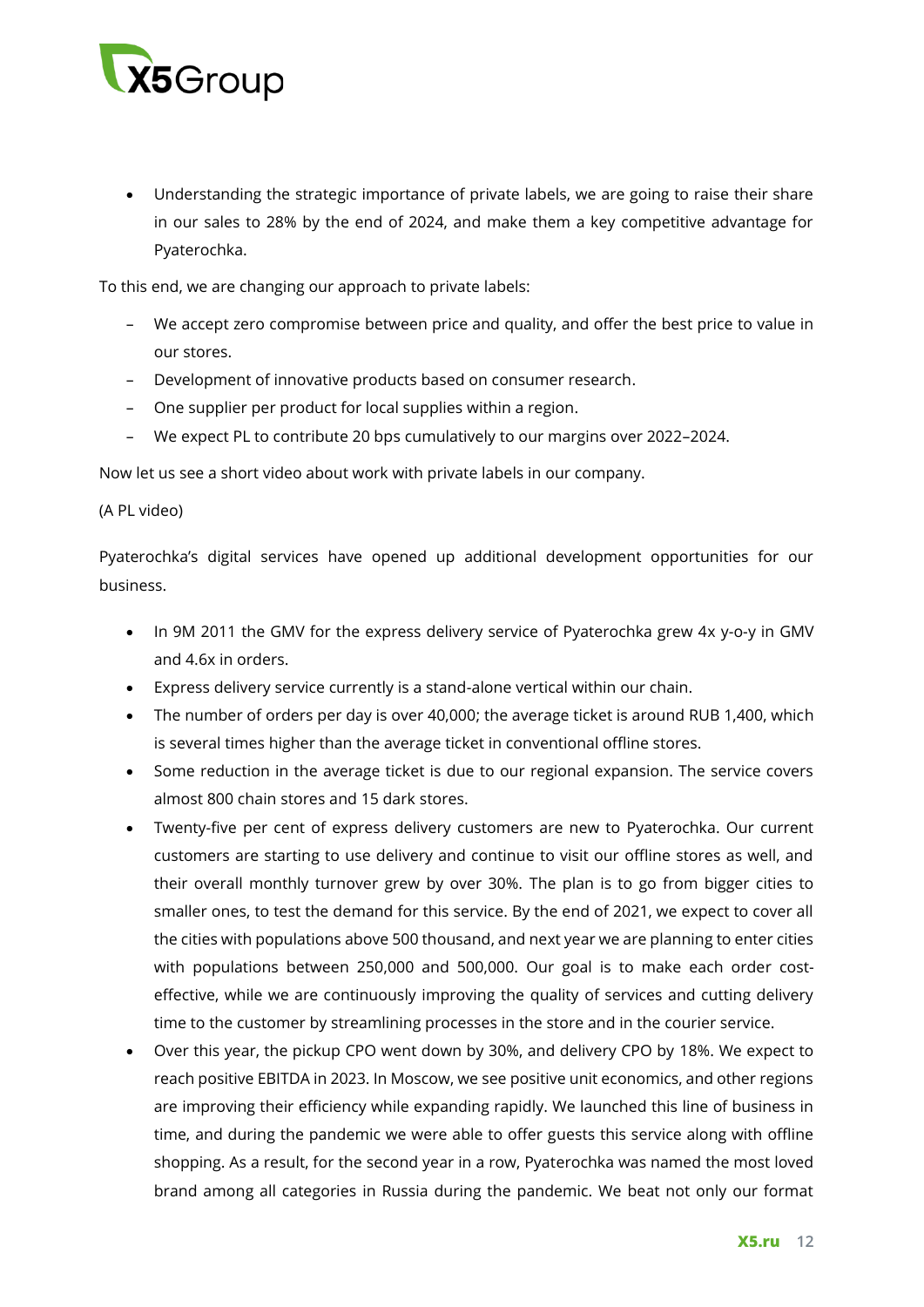

competitors, but also local and international giants from other industries such as Sber, YouTube or Yandex.

In 2021, Pyaterochka also climbed to number 6 in the ranking of most expensive brands on the Russian market according to BrandFinance.

We continue to develop our mobile app as the key online channel for communicating with our guests. Today we are the market leaders in terms of MAU in absolute terms and growth dynamics. We get feedback from our guests via our app, and based on this feedback we have rotated or refined with the producers over 3,000 SKUs, and the average rating, for example for our private label products is 4.8 out of 5.

We use the app to rank the quality of the services, their experience in our stores, and we also leverage it to engage guests in our Spy Club initiatives.

The mobile app also serves as one of the channels for communication through the CVM system. We launched these analytical models for personalised offers and communications last year with the goal of translating mass promotions into personalised benefits for guests with loyalty cards.

Today the project has positive EBITDA; we reach out to 23 million people monthly with personalised communications through over seven channels, including in-store, such as checkouts, price checkers, etc. We expect the effect from reducing mass promos as early as 2022.

Now a couple of words about our new concept. We continue to roll out the new Pyaterochka concept; today it's over 4,000, or 23% of the chain. The LFL revenue growth rate in stores with the new concept is double-digit. The NPS in the new concept is 1.4x higher than the network average. We continue to optimise our CAPEX. To date, the cost per 1 square metre for both new openings and refurbishments has gone down by over 30% against the costs in the pilot projects implemented in 2019. This is our key focus, and in order to optimise CAPEX and uplift the return on investment, we carry out complete renovations of stores with significant location upside and tough competitive environment, as well as in cases of significant wear and tear of floors, walls, utility lines. In other cases, we replace obsolete equipment without stopping the store operations. The economic situation in the country changed, the cost of materials and equipment went up, and the pandemic affected the economy and disposable incomes. Therefore, we are not seeking to renovate all of our stores by some particular date; instead, we are trying to keep the balance between the long-term investments and sustaining the target profitability. We are planning to reduce the cost of upgrading to the new concept by another 10% per square metre.

This year highlighted the key challenges that Pyaterochka faces today: to ensure LFL sales growth,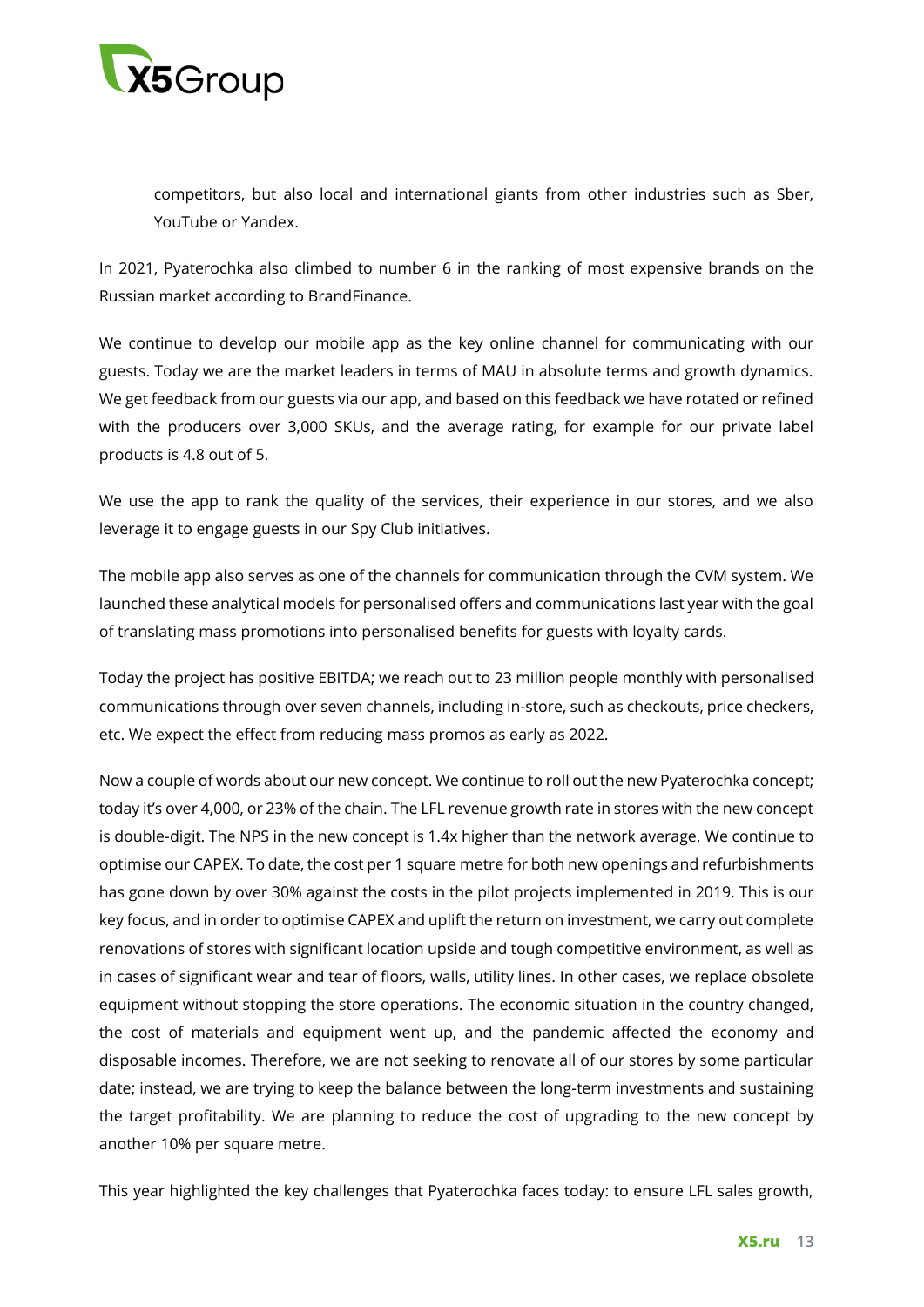

reduce our CAPEX and OPEX, strengthen our logistics capacity in line with further business growth, cope with the labour shortage for both our stores and DCs as well as lower consumer purchasing power amid a general weakening of the economy.

These challenges have defined our strategic priorities for the near future. Our main focus remains on accelerating the pace of LFL sales growth through higher sales density.

We will deliver business efficiency through operational excellence and process automation, which will give us higher productivity and reduced need for operational staff. This includes our in-store process optimisation initiatives, new operating model and implementation of tools like WFM, ASMS, headcount calculator, development of additional payment channels such as SCO (self-checkouts), express scans, and etc.

We will optimise our CAPEX by reducing the number of costly refurbishments and cutting the cost per square metre. Given changing market conditions, in particular rising inflation and falling household incomes, we are optimising the cost of openings in the regions.

For our stores in the regions, we have developed a flexible format matrix with different sets of services, refurbishment and construction depending on a number of factors, such as their locations, traffic and guest needs.

Thus, the store CAPEX is based on a set of services, which are determined by the macro-regions. This will allow us to adapt the format to the changing market conditions as much as possible.

# *Elena Konnova*

Thank you very much, Sergei. I would like to remind you that after the break we are going to talk about Perekrestok and Chizhik, as well as our financial performance. I would also like to answer one of the questions which was asked about the recording. Yes, we are doing the recording, and it will be posted on our website, and you will be able to see it.

# *Elena Konnova*

Now we are on live, and I would like to introduce the team of our second block, and to remind you that after it we are going to have the Q&A session. Today in the second block we have General Director of Perekrestok, Vladislav Kurbatov; General Director of Chizhik, Ilya Yakubson; and Financial Director of X5, Vsevolod Starukhin. Let us start with Perekrestok. I would like to invite Vladislav Kurbatov. The floor is yours.

# *Vladislav Kurbatov*

Good afternoon, ladies and gentlemen. Today my colleagues have told you a lot about what we were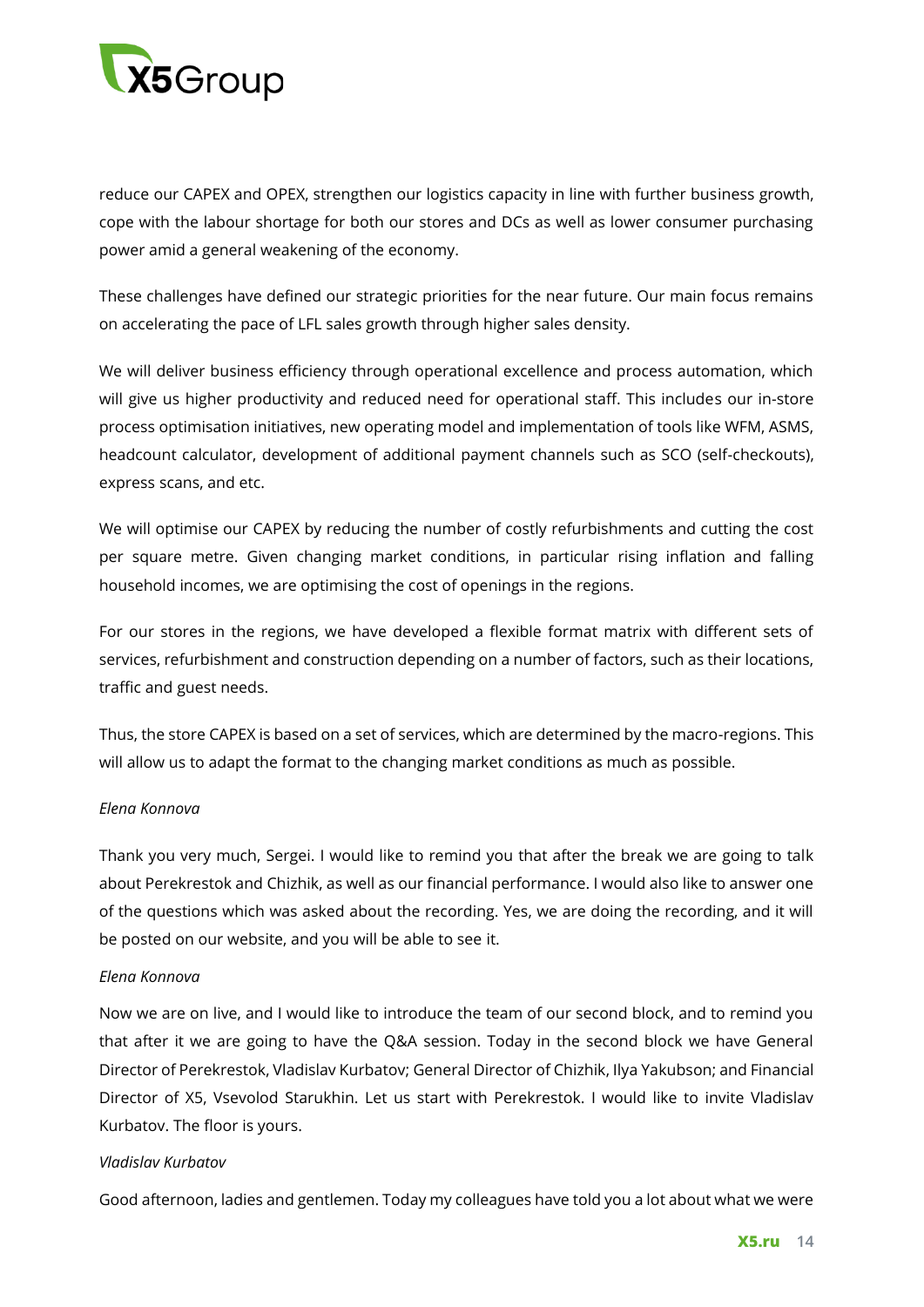

doing, what we are planning to do, and where we are going to as X5 and Pyaterochka.

Allow me to talk about Perekrestok. It is a Russian supermarket chain. According to the supplier survey by Advantage market research agency, for the second year running, we were awarded as the best partner among the top 15 food retailers.

Presently, we have over 980 stores; we added 75 new ones this year. During the pandemic, with all the restrictions, lower disposable incomes and crazy inflation rates, we have somewhat adjusted a number of new openings, but still Perekrestok is moving ahead.

We maintained positive LFL growth for the seventh year running. Especially so, we are happy about the positive dynamics of the traffic, and we are developing organically, and according to our guests, we are getting better in their perception.

Despite all the difficulties we faced over the past two years, our NPS is still growing. First of all, it happens thanks to our new emotional concept that allows us, on the one hand, to meet the demand of our consumers in ready-to-eat food, fresh produce, to provide more emotions and to make the lives of our customers easier and better.

Almost 20% of our stores are operating under the new concept, demonstrating 8p.p. higher LFL growth against comparable stores in the legacy concept. For over a year all new stores have been opened in the new concept.

EBITDA in absolute terms in the new stores exceeds the EBITDA in the old concept, reflecting both the increased sales density and the higher EBITDA margin, primarily thanks to redistribution of shares in the categories.

We're improving the assortment mostly focusing on high-quality private labels and introducing changes aimed at lowering CAPEX in openings and renovations, without losing attractiveness. Thanks to the introduction of functional solutions in our stores – for instance, self-service checkouts, electronic price tags, mobile workplaces – we can increase efficiency of our personnel and reduce the headcount. We are looking for new opportunities to satisfy the demand of a bigger number of customers.

Taking into account that one of our main competencies today is the category of fresh and ready-toeat food, as well as in-store cafeterias, we are considering an opportunity to enter the proximity store segment with emphasis on fresh food, ready-to-eat and cafés. This will allow us to be closer to our clients and better meet their everyday needs. Our attention really matters for the customer. We are getting closer to the customer in a direct and indirect sense of the word.

Express delivery is an integral part of our CVP. We are delivering over 20,000 orders every day, and the number is growing. Last Sunday we delivered 30,000 orders. Today, express delivery is available in 576 supermarkets all over Russia. Before the end of the year, we're going to expand the delivery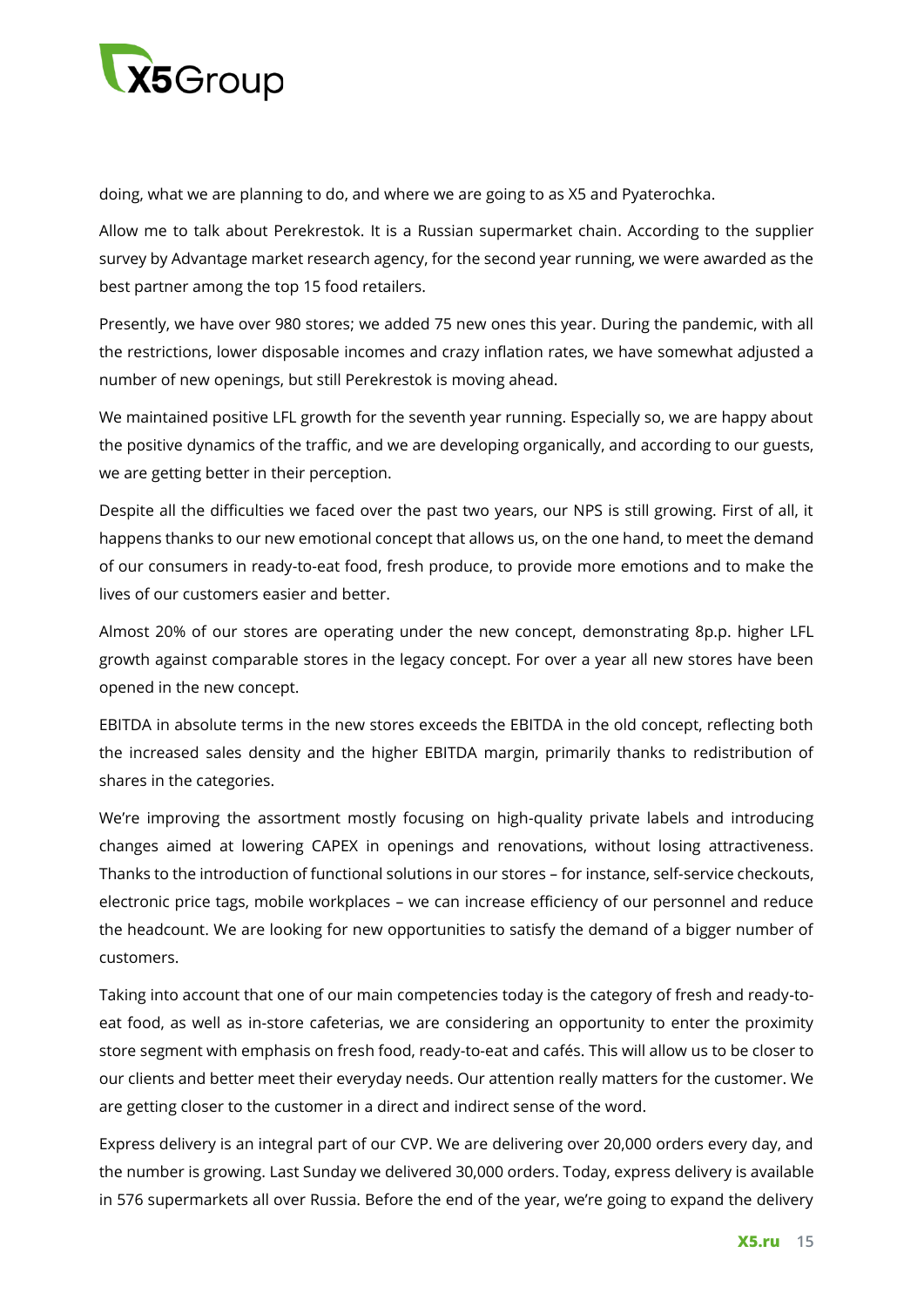

and click-and-collect services to over 100 cities and towns.

The positive EBITDA is expected in 2023, but Moscow and St Petersburg showed positive economics in September, which makes us quite optimistic.

Personalisation and feedback are now everyday attributes of our communication with customers. The assortment of healthy food and private labels is a differentiating factor, which distinguishes Perekrestok from other chains. We do not only offer an assortment of healthy lifestyle food, but educate customers through our communication about healthy habits.

The atmosphere and services in the stores facilitate shopping. Dedicated healthy-lifestyle zones in stores allow everybody to find what they want, saving time. We are striving to be the best store for a healthy lifestyle. Green Line is our main healthy lifestyle brand in private labels, and it is successfully scaled up in all regions. Besides, we are increasing the private label share in the turnover, and by the end of the year it's going to be 18%. We are also introducing the assortment and quality management based on the feedback from our customers. We received over 3 million customer ratings and reviews on products that we sell. Our plan is to increase the private label share to 27% by 2024. Within the private label assortment, we intend to develop high-margin products in the mid- and high-price segments; we also aim to outperform the competition in terms of private label NPS.

Ready-to-eat food is what makes us stand out among competitors, and you can buy both our own products and products from famous restaurateurs, such as Arkadiy Novikov. We are developing production utilising our existing kitchen factory (Smart Kitchen) and opening sushi and pizza points in our stores in partnership with Mnogo Lososya.

We intend to raise the ready-to-eat category share from the current 3.9% to 8.4% in 2024. The readyto-eat category grows y-o-y over twice as fast as the chain overall.

This year the key challenges for Perekrestok are LFL sales growth; reduction of CAPEX and OPEX; traffic recovery, which is now lower than expected, especially in shopping malls; lower buying power against the backdrop of the weakening economy, and growing popularity of discounters and proximity stores; competing with online players, especially in express delivery; rising salaries due to labour shortages.

Operational efficiency remains one of our big priorities, and we realise that we should become even more mobile and efficient, and our value proposition should be clear-cut, reliable and emotionally attractive.

The speed of decision-making is the most important factor for us. Our new flat and decentralised management model that we developed and launched this July will allow us to be more effective than we are today.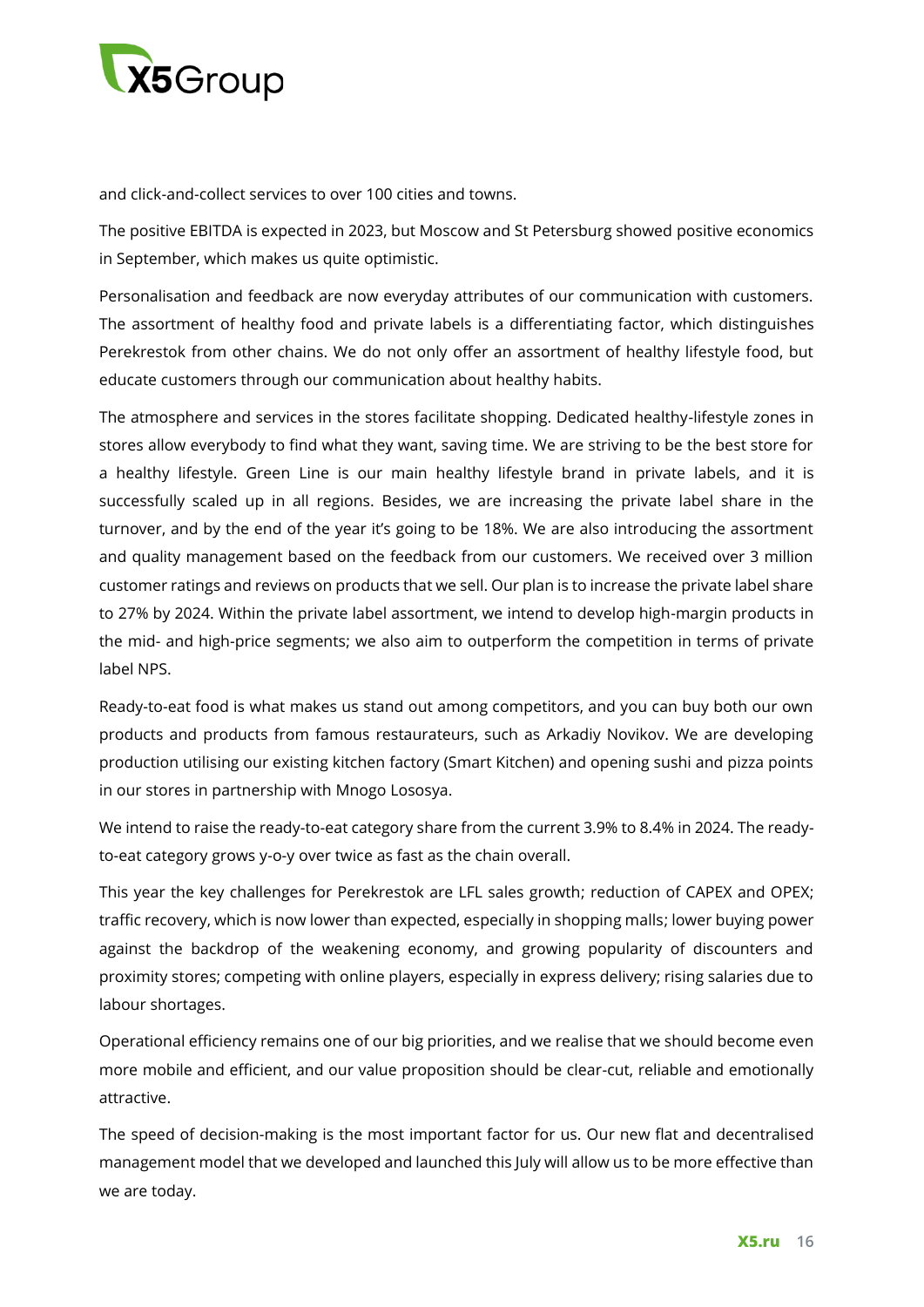

In conclusion, I would like to dwell on the key strategic priorities for Perekrestok for the near future. Certainly, the main focus is on accelerated LFL growth driven by higher sales density. We maintain our focus on operational efficiency and digitalisation. Our goal is to be the first choice for ready-toeat categories, private labels and healthy lifestyle products.

# Thank you.

### *Elena Konnova*

Thank you, Vladislav. Now I would like to give the floor to Ilya Yakubson, Head of the Chizhik project, by now, Head of the Chizhik retail chain.

### *Ilya Yakubson*

Thank you very much, Elena. Good afternoon, good evening. I'm honoured to present today this new format; it's a hard discounter, Chizhik. In the past 10 to 15 years, the hard discounter image in Russia has been that of a dirty outlet, poor infrastructure, low-quality service and food products. Chizhik was created to break these stereotypes. However, it's better to see once than to hear a thousand times, so let's have a look at the new store.

### (Chizhik Video)

#### *Ilya Yakubson*

A couple of words now as to what our format is about. Chizhik is a store with a floor space of 250 to 300 square metres; the total area is 400 square metres, where one SKU covers one need, with 750 SKUs across the assortment, and we think this is going to be the same in one or two or even five years. Fifty per cent are in-out products; 75% is the share of our private labels we are planning to achieve by the end of next year.

The CAPEX per store is RUB 7 to 9 million depending on the infrastructure we lease; the ROIC is up to 50% higher than major players' average. The productivity at our stores significantly exceeds that of other players. Sales density is 1.5–2 times better than at the best proximity stores. We have a seven-person team for up to RUB 550,000 of turnover, and EDLP – "everyday low prices".

A very important factor of our CVP is the price. Needless to say, we have low prices every day. Thus, we also say that the food basket of similar quality will always be 20%–25% cheaper than that of our competitors.

Another crucial feature is convenience. Our shop is not only convenient because it is small in size and allows you to shop fast, but thanks to one-SKU-per-one-need approach, the choice of a buyer is very simple, and we got very positive feedback from our buyers on that component of our value proposition. From the point of view of assortment, Chizhik covers 50 to 60 main customer needs, and we intend to keep it that way going forward.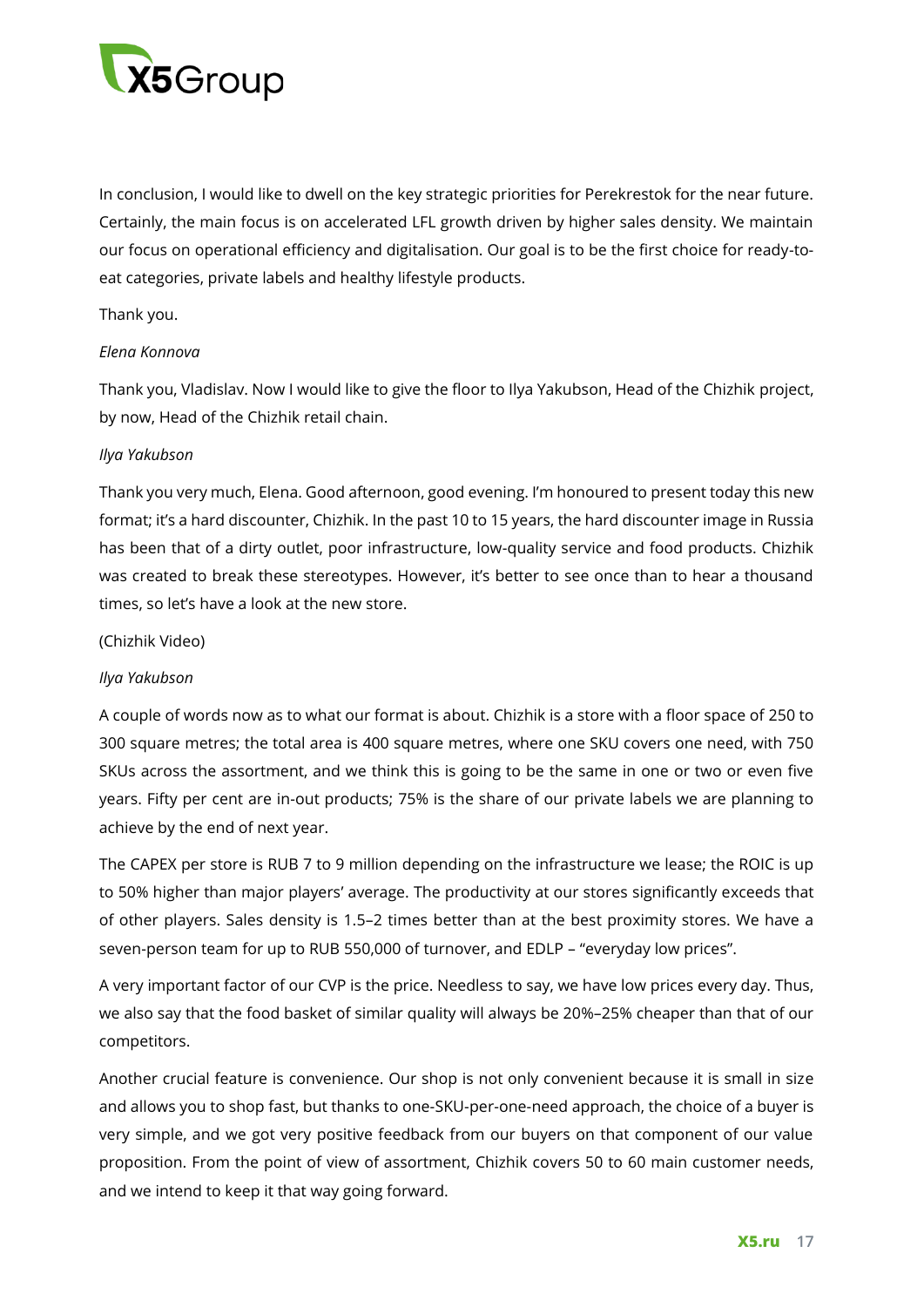

The atmosphere of our shop includes a young team, a very simple but emotionally charged environment, and I would say it's quite a lively store. We considered social responsibility. We experimented and bought products in Chizhik for RUB 1,500 and spent the same amount at one of our competitors, and we had 35%–40% more goods bought in Chizhik, which means that we really are saving a lot of money for our clients, and not only money, but their time, too.

A couple of words about our private labels. We want our private labels to become our private brands at some point, because our goal is to make our private brands the market leaders in their categories. In three or five years, for instance, we want to make our Grinola number one green peas in Russia, or Karusel number one biscuits. We would like our private labels to be brands number one on the market according to Nielsen.

The way to achieve it is to cover three areas of development: number one is products. If we are to create a brand, this brand must have the quality of the market leader. The system of blind tests, which are conducted by the best marketing companies of the country, allows us to achieve this kind of quality.

Number two is packaging. One hundred per cent of our products should have shelf-ready packaging, which is very important from the point of view of saving on OPEX, and for creating an image of an emotionally charged and attractive shop. We also use batch packaging so as to have two to three SKUs of different flavours in the same logistical unit. Thus, we provide a choice for our buyers exceeding 750 SKUs.

Number three is the price. As I said about everyday low prices, we expect that the price gap between Chizhik basket and key market players will be at least 25%–30%. In the long run, we want private labels to be the key part of our differentiation. We want people to come to Chizhik not only because they will not find a lower price for this quality but also because they really want to buy this particular brand available only at Chizhik.

A couple of words about our key priorities. Our goal before the end of next year is to finish the first stage of building up a family of our private labels. By the end of next year, we intend to have about 450 to 500 SKUs of our private labels, which will be 70% to 75% of our sales.

The next area of our development is to create the necessary logistical infrastructure to support the rollout of 3,000 Chizhiks throughout the country in the next three years.

#### *Elena Konnova*

Thank you very much, Ilya, and we really believe in Chizhik. Now I would like us to make the financial recap and give the floor to Vsevolod Starukhin, our CFO.

#### *Vsevolod Starukhin*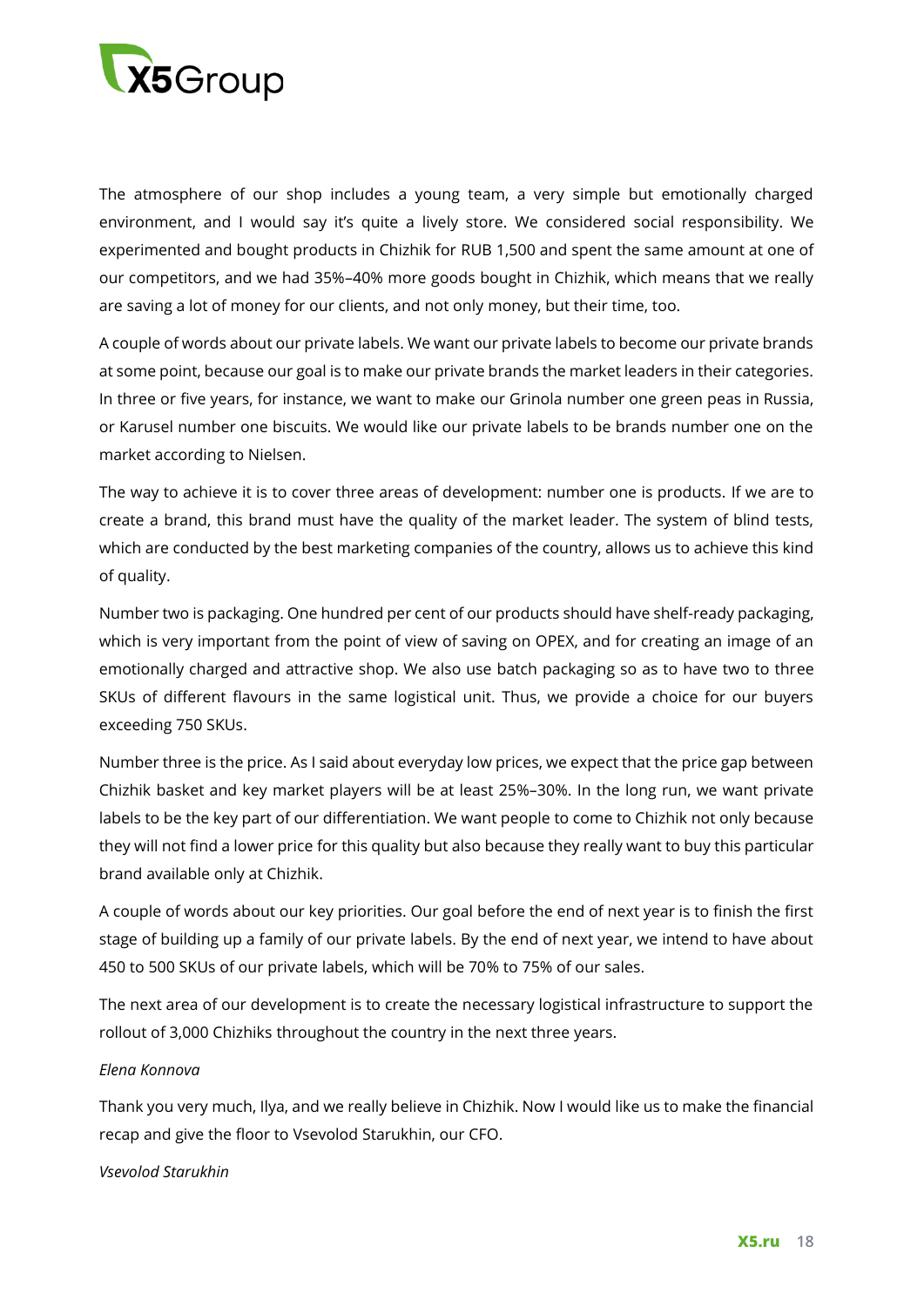

First of all, I would like to welcome and greet all the participants of our today's videoconference, and particularly I would like to say thank you to investors and analysts that managed to join our visits to Pyaterochka and Chizhik yesterday. I think it was quite an interesting visit we had; thank you very much for your involvement and feedback.

Now let me briefly cover our 9M 2021 performance. We are really content with how our mature businesses continue to sustain double-digit growth and show high efficiency. Sales in Q3 grew by 11.7%; LFL sales, by 4.8%; EBITDA margin came to 7.7%. During the first 26 days of October, we can see high sales growth rates at 14.8% and LFL growth at 8.9%.

The 9M sales grew 10.2%, and the EBITDA margin was 7.6%. The 9M CAPEX growth was 5.2% y-o-y, and mostly it was spent on expanding the store chain and store renovations. For 2021, we confirm the guidance for the revenue growth of 10+%, and the EBITDA margin after LTI over 7.2%.

Let's now discuss the growth drivers and financial highlights of X5 for the coming three years. I will start with drivers of revenue growth. Revenue growth of mature businesses will be brought by the positive growth of like-for-like and new retail spaces. In the graph, you can see that like-for-like is the main driver of the revenue growth. Our sales density has the best growth potential in regions.

Pyaterochka will be the main driver and contributor to space growth. The discounter Chizhik will make a notable contribution to space growth after 2022.

In addition to strengthening its leadership in the moderately growing offline retail segment, X5 will continue to build its presence in the fast-growing online retail segment. The e-grocery segment capacity in 2024 will reach RUB 1.4 trillion, according to projections, or around 6.5% of total food sales in Russia. Based on 9M results, X5 is the leader in the e-grocery segment, demonstrating 2.7x y-o-y growth in online sales GMV. We intend to maintain our position among the top three players in the online segment by the end of 2024.

We estimate that the share of digital sales channels, as well as other businesses such as 5Post, X5 Bank, will increase to 5% of revenue in 2024, up from the current 2%, and we also aim to make this segment profitable.

The focus of our company is to continually improve efficiency. New technologies offer great opportunities to automate decision-making processes. In X5 stores, we rely on digital technologies for automating pricing and assortment. We are actively developing the automation of personalised offers for customers based on big data. We are also improving our CVM system to develop highquality communications with our customers and personalised offers.

Efficiency is also being improved through changes in ongoing operations. Key operational efficiency initiatives include the digitalisation of in-store processes through the introduction of electronic price tags and self-service checkouts. Staff management initiatives will allow us to have the right staff in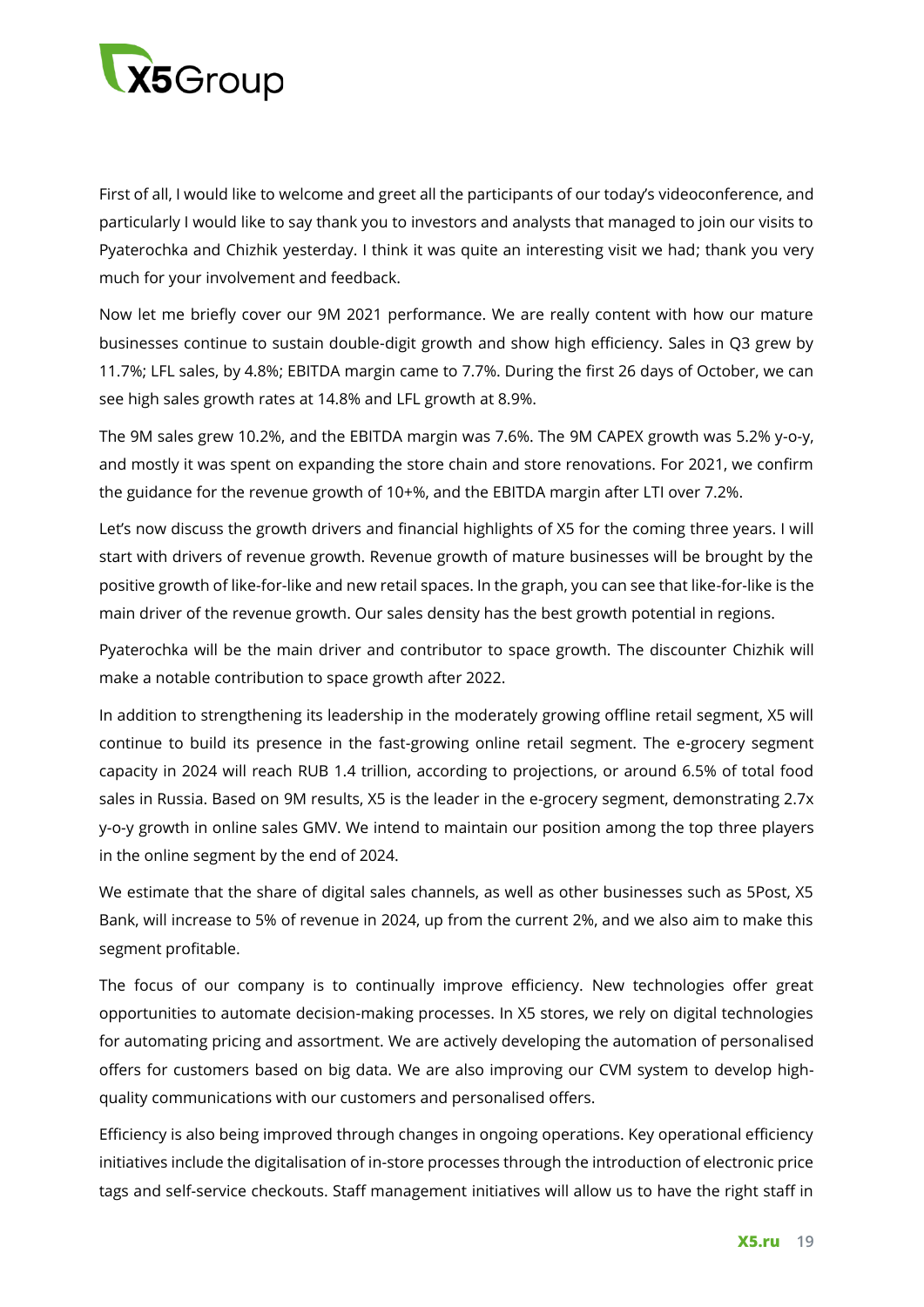

place at the right time, while delivering cost savings. Changes in in-store acceptance processes will reduce labour-intensive processes.

Our focus on these improvements allows us to actively meet the challenges of the market. For the 9M 2021 staff costs remained flat y-o-y, despite the strong growth in salaries in the market overall.

The use of modern digital tools for transportation and warehouse management ensures the efficiency and reliability of the Company's logistics operations. In 9M 2021 we managed to reduce logistics costs by 0.1p.p. We continue to digitise our supply chain with the implementation of worldclass IT systems (WMS, TMS, replenishment, forecasting) using machine learning.

We expect further margin improvements through centralisation of recyclable materials handling, logistics services for suppliers, shrinkage reduction through supply chain straightening and end-toend temperature controls.

An important factor in improving the margins of our operations at the individual format level is the Company's market share in various regions. We showed you these figures before, and they were updated, but the trends remain unchanged: regions where the Company's market share exceeds 10% have significantly higher sales density and EBITDA margins compared to regions where X5's market share is still insignificant. This is due to improved operational efficiency, in particular logistics optimisation, as a result of increased store density in the region, increased brand awareness and a better knowledge of the local market, tastes and preferences of local consumers, which enables us to expand local sourcing at more attractive prices.

In our relatively new regions – Urals, South, Siberia – our market share grew by 1% over the last 12 months, while EBITDA margin increased by 1%–2%, which confirms the thesis about the positive impact of new regions. In the course of the next three years, we intend to open over 7,000 stores including Chizhik. We expect 10% of these openings to be in Moscow, with the remaining openings in the regions, where the market share gains will translate into higher sales density and profitability.

Basically, our EBITDA margin is made up of a mix of formats. Pyaterochka has been and remains the most profitable one. Over the next three years, we will continue to work on efficiency improvements in each of our key formats with expectation of generating over 50 bps EBITDA impact from operational efficiency measures as well as measures to optimise in-store processes.

We expect a separate positive effect from digital transformation initiatives, increasing the digitalisation of in-store processes and eliminating human manual involvement. We also expect to benefit from the focus on increasing the share of private labels and direct imports. New businesses, such as 5Post, show impressive performance dynamics and will contribute positively to our overall profitability as early as in 2022. The 5Post target profitability is expected at above 30% of EBITDA margin. Other digital and new businesses will also deliver positive EBITDA, enhancing X5's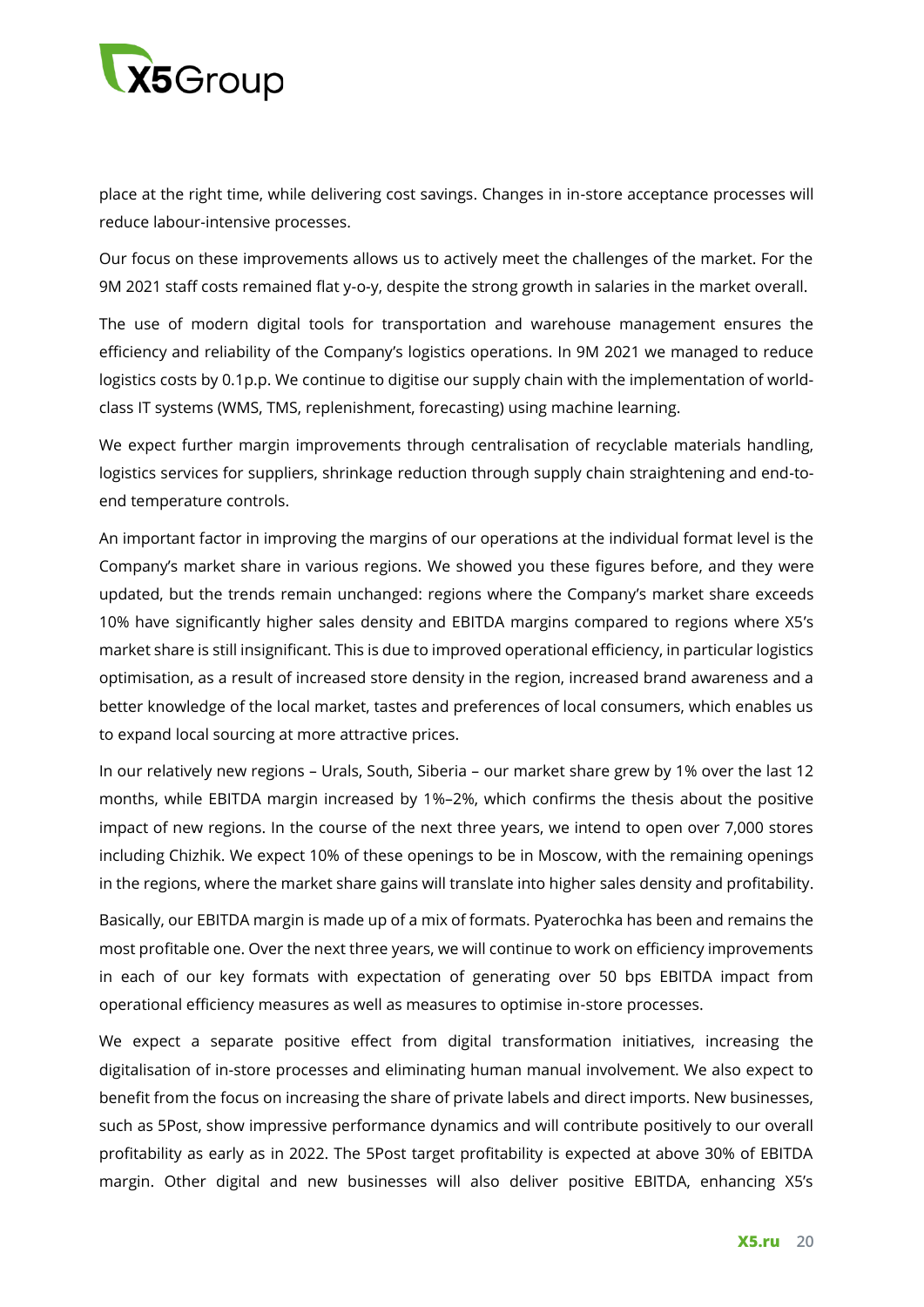

profitability after the third year of operation in line with our targets.

These effects will also be partially reinvested in our prices taking into account expectations for macro and slowdown in disposable income growth, as well as supporting X5 CVP in the competitive environment. We separately highlight the impact of the new Chizhik hard discounter format, which is set to become profitable after 2024. The opening of around 3,000 stores will have a negative impact on profitability at 80 bps for the next three years.

Given the growth in online sales and the improving unit economics as well as the dynamic development of Chizhik, we target an EBITDA margin for the X5 Group in 2024 above 7%. In 2020, we demonstrated the results that showed that we were able to maintain high levels of efficiency despite the structurally challenging environment due to competition with online players and hard discounters.

Let us talk about the approach to managing our investments in the next few years. In mature businesses, we aim to improve our CAPEX, freeing up capital to invest in new business areas. Improvement of the CAPEX efficiency coupled with ambitious revenue growth will also allow us to reduce CAPEX as a percentage of X5 revenue overall, and we are on track to reach less than 4.5% in 2024 considering Chizhik openings.

In our CAPEX, about 60% will be spent on store openings and upgrades, including the maintenance CAPEX and renovations. We are actively working on optimising the unit cost of one store, especially Pyaterochka stores, and we are optimising our CVP to fit customer needs and geographic specificities, thereby achieving a cost per store reduction of approximately 30%.

We are also changing our approach from a full refurbishment for stores to more efficient store maintenance and repairs based on sales densities and traffic. This new approach will save up to 20% CAPEX over the long horizon. These measures, as well as the fact that the cost of opening one Chizhik is about half of that of Pyaterochka, will allow us to efficiently relocate capital expenses, maintain active expansion and increase capital efficiency.

Both mature and new businesses will definitely require investments in logistics and transportation. In the next three years, Pyaterochka and Chizhik will open a total of 10 DCs, and in transportation we need to gradually renew and expand the truck fleet in line with business growth. Traditionally, 15% of our investments are in efficiency projects and process upgrades, as well as digital transformation projects. In the nine months of this year, we invested in over 500 diverse projects, including about 25 digital transformation projects. Notably, ROIC on the completed projects or digital products has exceeded 100%. The efficiency projects should bring us around RUB 38 billion in 2021, including RUB 20 billion from digital transformation.

We continue to use our operational cash flow on investments and dividends. Business growth,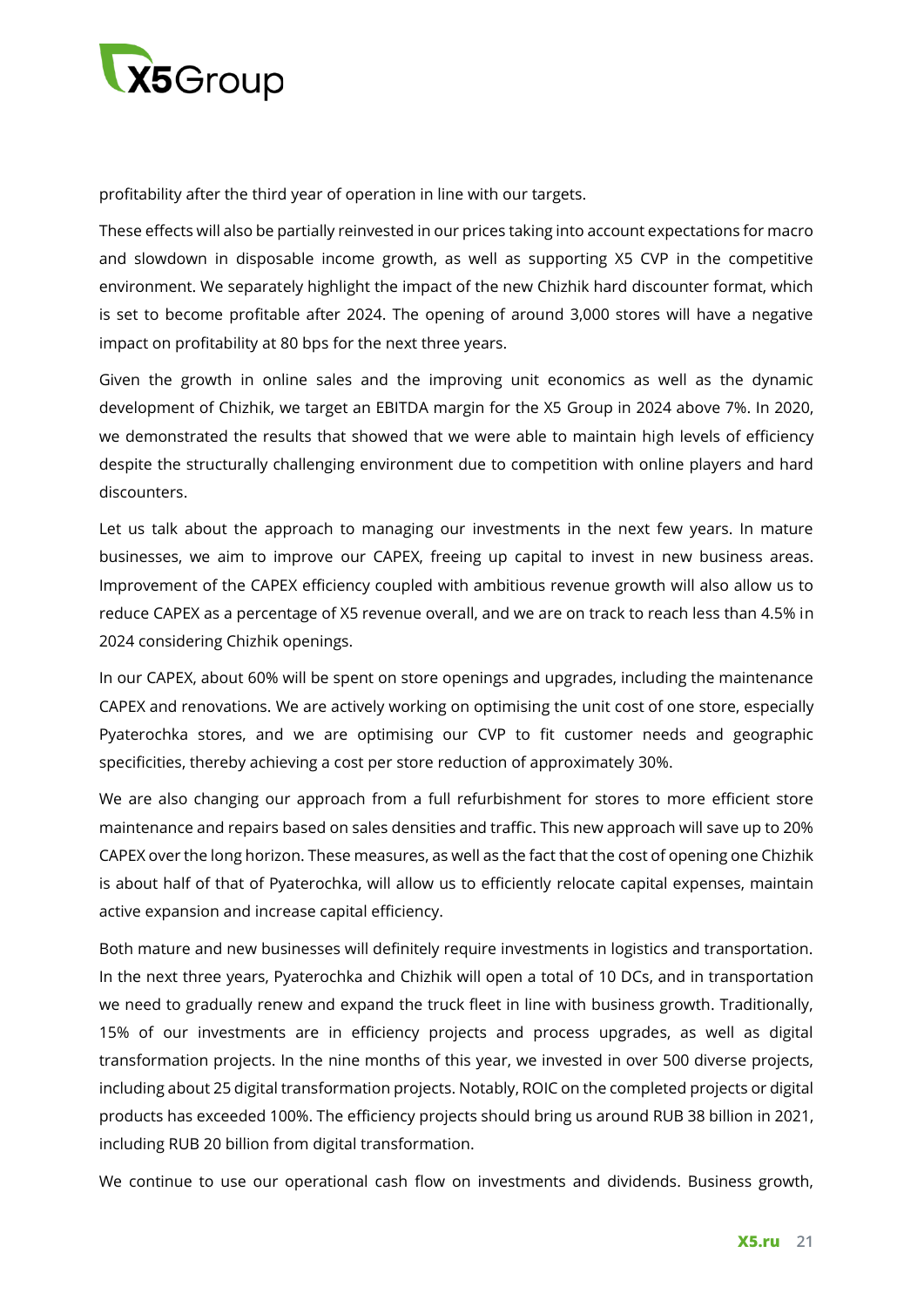

efficiency of working capital, and reduction of CAPEX as percentage of revenue and maintaining high business margins will help us to improve dividend coverage with free cash flow both against the free cash flow and the net profit.

We consider three factors when determining the dividend payout. First of all, we make sure that our leverage is below 2.0x net debt/EBITDA, then full coverage of CAPEX by operating cash flow and at last the retained earnings from previous years. In 2024, we intend to increase net profit to the level of dividend payout, and net cash flow will cover at least 70% of dividend payout. According to this year's results and development plans for 2022, we cannot exclude that we will recommend to the Supervisory Board to raise the dividend payout to over RUB 50 billion.

Now by way of summing up, I would cover our financial goals for the next three years. We would like to raise the guidance for the annual revenue rate from 10+% to 12+%. The guidance for target EBITDA margin stands at 7% with the mature businesses at least 8%. We intend to exceed 15% market share in food retail in 2024, and our leverage cap will stay flat at 2.0x net debt/EBITDA. We will be more conservative and look at 1.8x. We expect to maintain a stable level of dividend payout in line with the growth of business profitability and strategic initiatives. We expect that dividend payments in 2024 will be in line with a net profit and will no longer create a pressure on equity.

We also expect our ROIC to go up over the next three years by at least 3%. We hope that such guidance will add confidence to the investment community that X5 intends not only to maintain its leadership but also has a potential in the business improvement and investments in new strategic areas of X5.

#### *Elena Konnova:*

Now we are moving on to the Q&A session. It will last for an hour. I can see a lot of questions in the chat. If you have not asked your question yet, please use the question line under the player. You can write either in English or Russian. We have very different questions about our strategy, our operations, as well as our chains' tactics. We will try to answer as many questions as we can in the time we have.

For the Q&A session we are joined again by Igor Shekhterman, Vladimir Salakhutdinov and Sergei Goncharov. The whole team is here on the stage now. The first question is: what are the topmanagement strategic priorities for the next 12 months and further?

#### *Igor Shekhterman:*

Let's start with a longer term. By the end of 2023 we expect to have at least 15% market share. What are we going to do in the short term to achieve this? First of all, as my colleagues and I said, we're going to adapt our current CVPs to the current economic situation. We expect to reduce CAPEX as much as possible for both the store opening and refurbishment; this will be our focus. We also see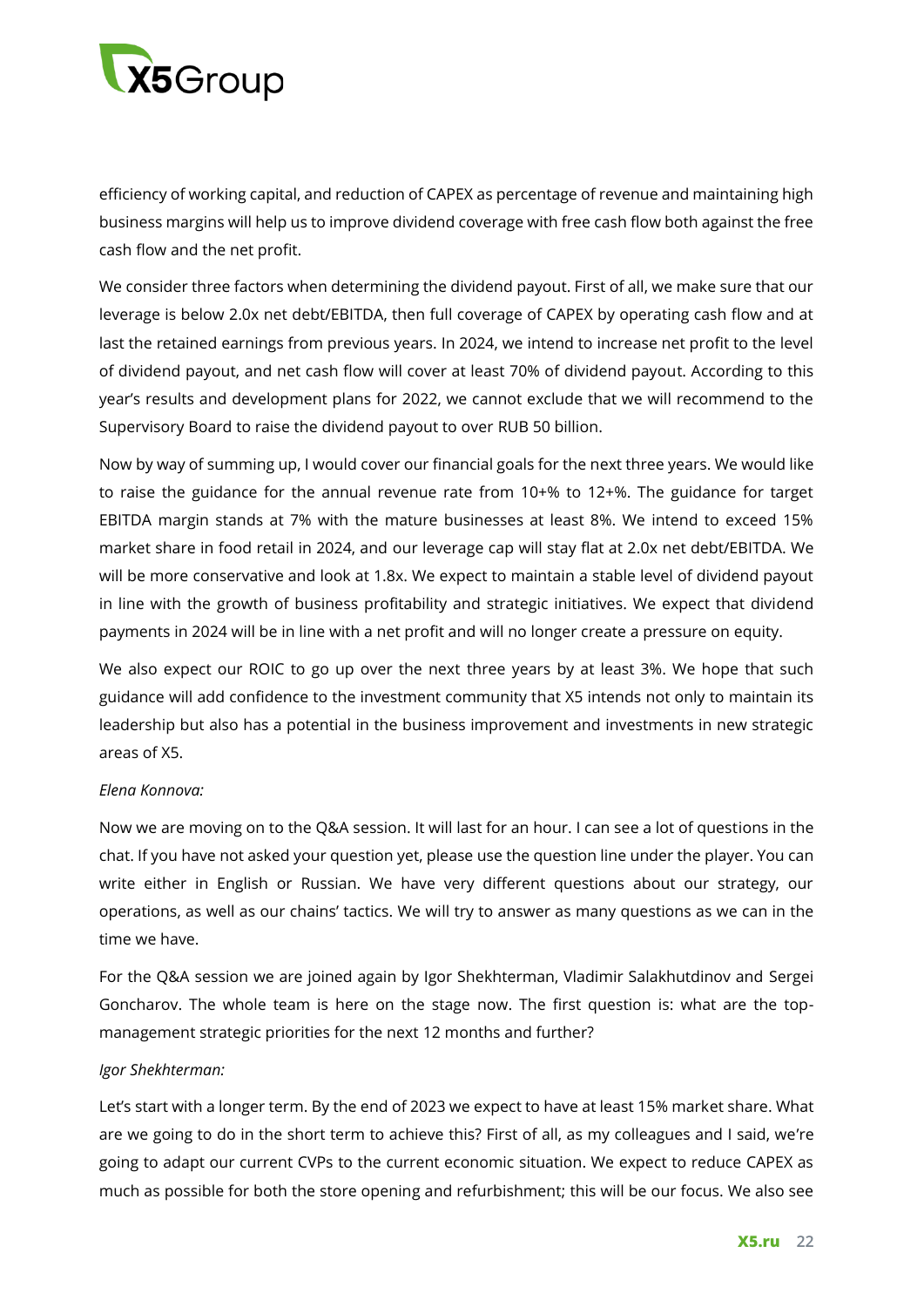

opportunities in optimising our OPEX, primarily through the digital transformation projects that we have launched over the past years. Both Sergei and Vlad spoke about this. Through adapting our CVPs we also see the potential for improving our LFL growth. That is the main task for the next year. What is also important is to improve the efficiency of our digital businesses. As Vladimir said, the express delivery will be a major enabler for our development in the digital segment. Notably, 5Post will have a positive EBITDA for 2021.

As to express deliveries from our chains, around 70,000 orders are delivered daily, and our delivery model is more efficient than that of our digital competitors because it enables the company to increase the EBITDA. Another important focus for next year is piloting and rolling out our Chizhik discounter chain. These are the main priorities for next year.

#### *Elena Konnova:*

Thank you very much, Igor. And the next question is to you, Vladimir. How do we view our position in the online market given the tough competition and emergence of multiple strong and wellfinanced players? The question is whether we are still targeting a 20% share of the e-grocery market by 2023? Are we going to step up investments in these initiatives? Are we planning an IPO in digital businesses and when exactly?

# *Vladimir Salakhutdinov:*

A lot of questions coming in one. Now let's start step by step. Now how do we view our position in the online market? We believe that we are one of the leaders there. The market itself is quite small; it is just 2% of the total food market, but it is growing at three-digit rates. Probably comparing the positions of the top three or four companies is not so important. It is important that we are among the leaders, and we are also growing at a three-digit pace. As we said at the beginning, we target to stay among leaders long-term. Within the next five years, we strive to stay one of the market leaders.

As to the other players, Igor mentioned that competition is tough, and they live in somewhat different conditions, including financial ones. But we see our advantage in our infrastructure and an efficient operating model. I believe right now we are probably one of the only players that has implemented express deliveries from our stores on its own. We have a very high quality of order pickup and high utilisation rate of couriers. We know how to achieve profitable economics, play longterm and get sustainable results within a few years, and we'll definitely do that.

As to the market share of 20%, the guidance for the market growth has been updated three times this year and raised by almost a factor. We definitely adhere to our targets regarding the share of digital services in our revenue. As to what we will look against the market, it will depend on the market itself as well as the decisions we will make on the partnerships. But the scenario of 20% market share is also there.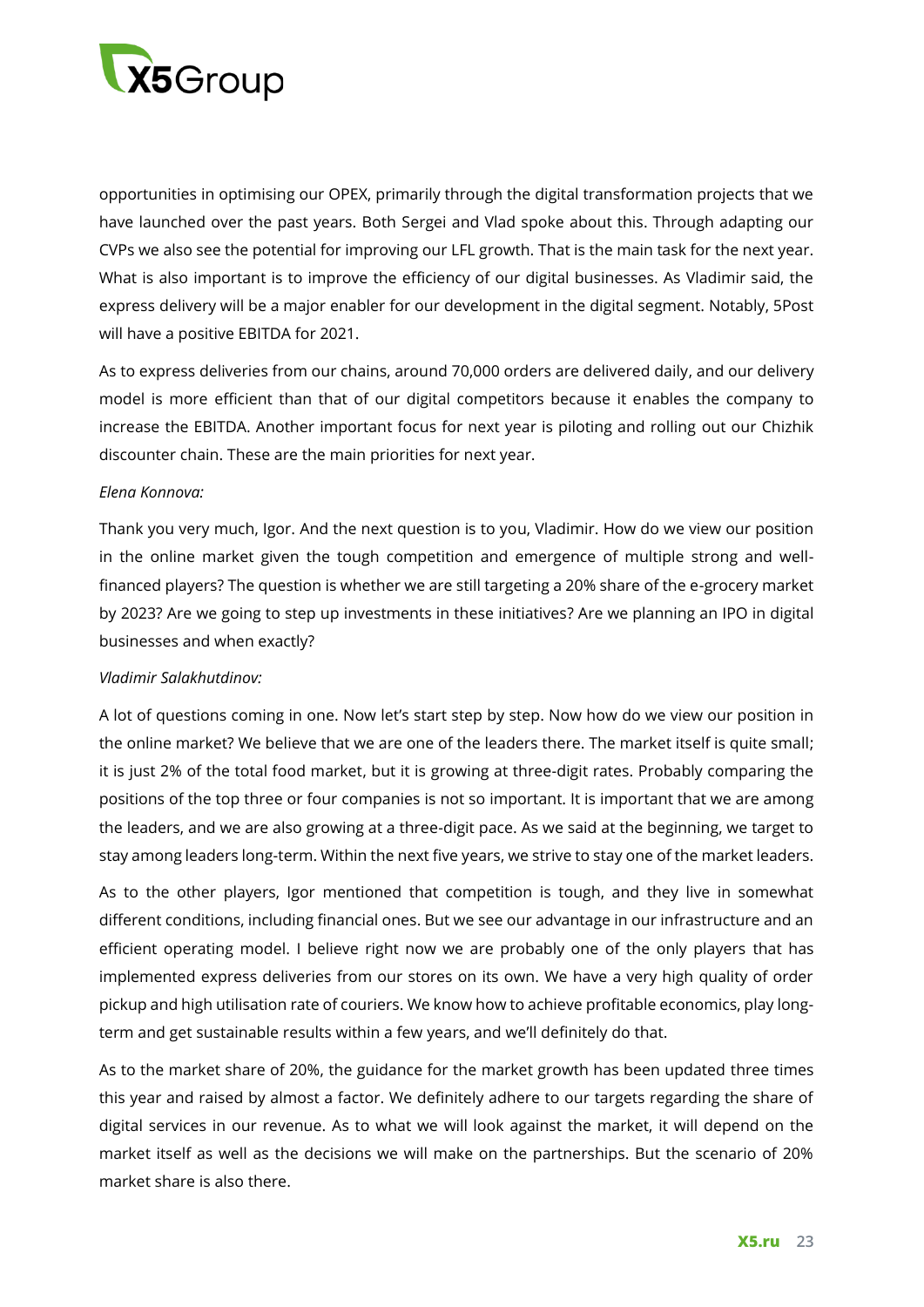

As to planning the investments and the IPO, like we said earlier, we are not going to invest just to participate in all the segments. Speaking about marketplaces, we do not want to participate in the current race of marketplaces. But we will continue investing in the development of our digital channels. As to the IPO, we have various businesses; we have 5Post, and probably at some point this business could be monetised. We also have Vprok, which is a stand-alone format. Here we do not consider the IPO as the next step. Right now we're thinking more about a partnership with one of the players who is implementing the strategy of creating a general purpose marketplace.

As to our express delivery, we do understand that this is an integral part of our CVP. This is a part of X5, and it is becoming part of our DNA, because we are playing in the digital field; we are living in a different reality, and the main task for the express delivery is to solidify the long-term value of X5. We're going to create the hybrid infrastructure relying on our stores, but also we're creating the networks of drugstores wherever it is needed for the efficiency of the operating model.

### *Igor Shekhterman:*

Let's talk about express delivery. It's very important for us to develop express delivery. This is the key component of our current business. We believe that our 18,000 stores, our strong position in procurements and our loyal customers enable us to make express delivery really efficient.

# *Elena Konnova:*

The next question is to Ilya Yakubson. Our shareholders and investors mentioned the growth of the players in the discounter format. Can X5 withstand this competition in the hard discounter segment, and what are the plans for the geographic expansion of Chizhik?

# *Ilya Yakubson:*

Let's start with our geographic expansion. In the next two years, we have to be in all the cities of Russia with the population above 1 million, apart from those where we have reached the Federal Antimonopoly Service ceiling, but we are planning to be in 10 to 12 regions on top of Moscow and Moscow region where we are operating now. Time will show if we can counter the competition, but we believe we have created a solid format that has all it takes to become one of the market leaders.

#### *Elena Konnova:*

Sergei, the next question is to you, and it is pretty specific. It's about the pricing strategy of Pyaterochka. What is the pricing strategy to maintain the price leadership on the market, and how it can affect the profitability of Pyaterochka? And specifically, are you going to invest in prices in the next few quarters?

# *Sergei Goncharov:*

Let's start with the second question. Right now we see that we do not really need to invest in prices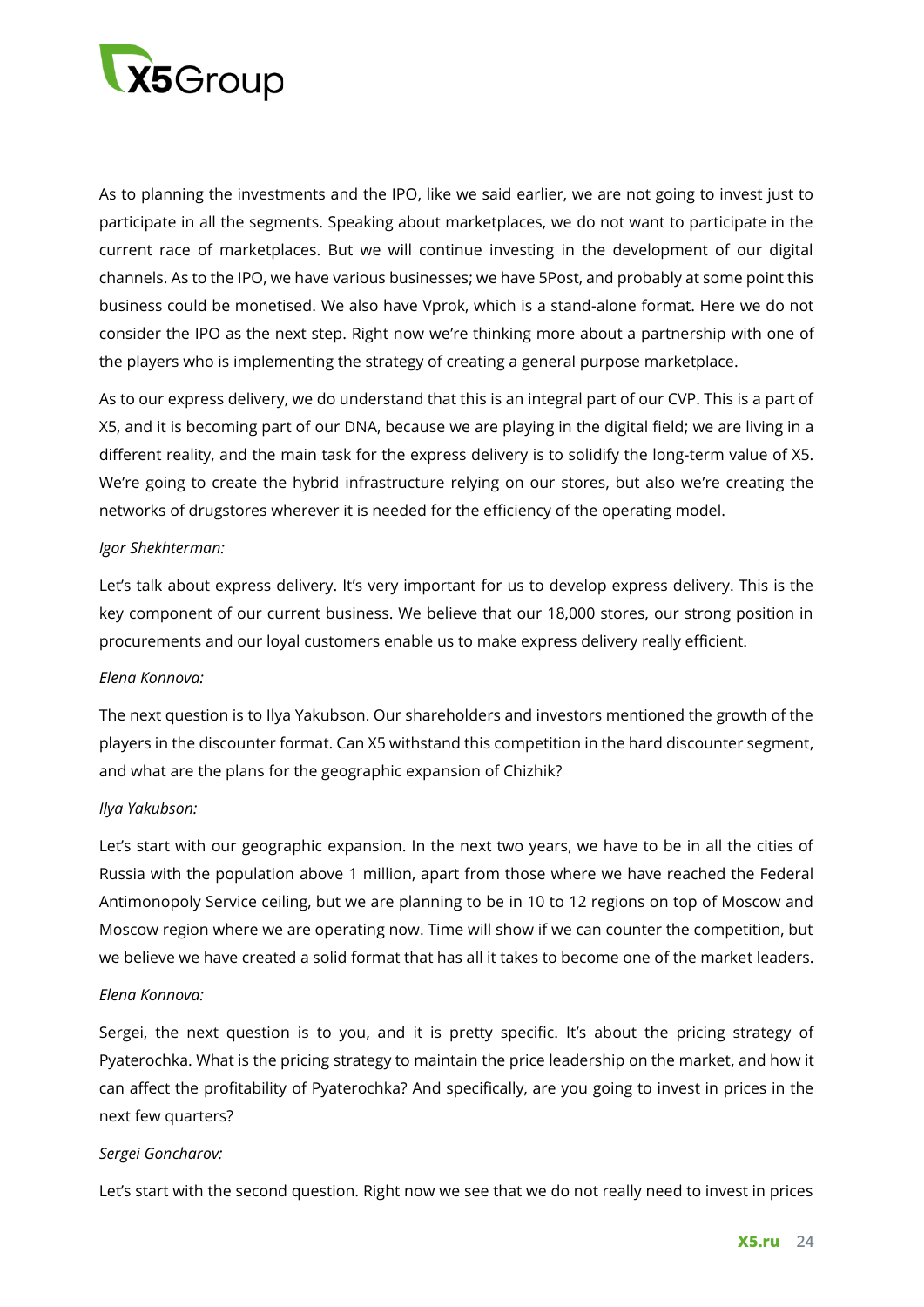

in Q4, but the situation might change because of the market dynamics and because of the anti-COVID measures. So if needed, we'll be ready to respond.

Low prices are key for Pyaterochka CVP, and to drive our attractiveness we focus on pricing. We are doing a lot to maintain the long-term attractiveness of Pyaterochka. For example, we have invested in digital tools, which helps us define the prices depending on the locations, family budgets and competitive environment. And we can adjust prices accordingly for many locations.

We closely monitor the first price and KVI baskets. KVIs are the goods most popular with our customers. There we are on par with competition or even below because this is the key aspect of our attractiveness. And these things are the basis for the long-term development of the company and for maintaining the right price perception.

### *Elena Konnova:*

Thank you. Vsevolod, the question is to you about the dividends. The 50 billion you mentioned, is it a base case scenario, or could it be more depending on the results for the year? If so, then by how much? And what should be the dividend expectations for 2022?

### *Vsevolod Starukhin:*

Right now, I would just repeat what I said before. We do not rule out that depending on the results of the year and how aggressive our development programme will be next year, we will decide on the optimal dividend payout, making sure that the yields are attractive for the investors. We cannot rule out this higher dividend payout scenario, but it is still too early to provide more specific guidance.

# *Elena Konnova:*

That already sounds rather promising.

Another question is to Vladimir. It's about online businesses coming to positive EBITDA. Can you tell us more about the performance of express delivery in the regions as well as prospects for higher profitability of the business?

# *Vladimir Salakhutdinov:*

Thank you. As to digital businesses, some of them are already in the positive EBITDA area. But as to the express delivery in the regions, this is the business that is definitely promising for the regions and not just for cities with populations above 1 million, but in smaller ones as well. And right now over 50 towns and cities have express delivery. And we have significant growth points apart from Moscow and St Petersburg – for example, Kazan and Ekaterinburg. As to the economics, importantly, express delivery is an integral part of our stores' operating processes. For our key stores where we have a substantial volume of express delivery, we see that express delivery has a positive impact on their economics. So this is what Igor said today. Our infrastructure, commercial terms as well as the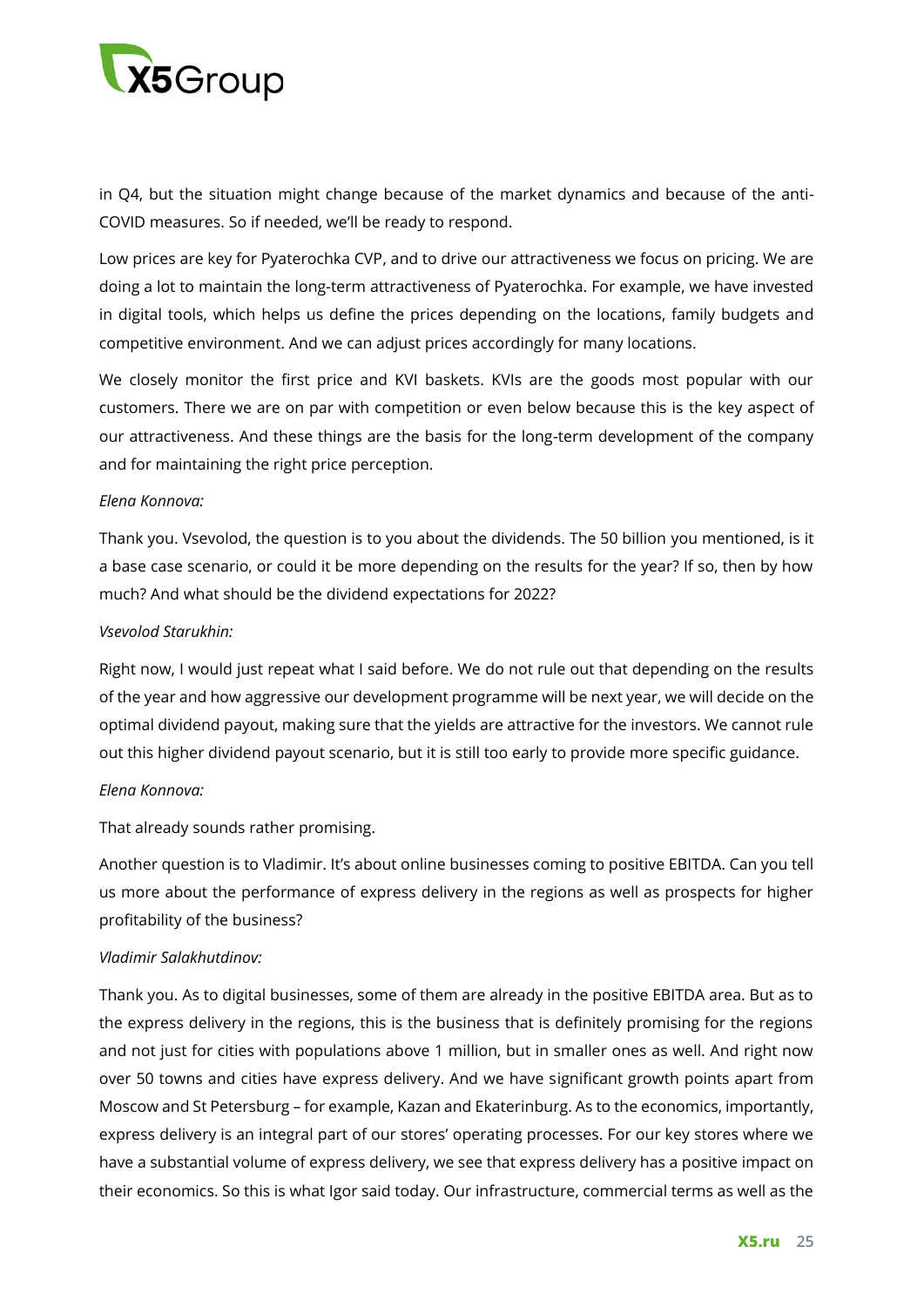

density of our network in the cities, as well as our additional work to create the dark stores where our stores are overloaded, enable us to achieve positive economics. In the next few years, we expect that most of our main express delivery businesses will be in the positive area in terms of their financial performance.

#### *Elena Konnova:*

The long-term profitability for Vprok and express delivery. Could you specify those?

### *Vladimir Salakhutdinov:*

I have already covered express delivery. As to Vprok, the online hypermarket, we said before that a big purchase not delivered within an hour or two is only topical if the assortment is bigger. So in essence it means becoming a marketplace. Here we have somewhat adjusted our views. We are not going to create a marketplace. We are looking at a partnership with those who will create that. Vprok could be complementary to their business. In our models we see how a partnership with a marketplace could be efficient, and the specific economic parameters will depend on the partnership structure. We are currently in talks with potential partners.

### *Elena Konnova:*

The question is to Vladislav on Perekrestok. Some of our investors believe that the supermarket segment will not really grow over the next few years. And in this context, the question is, How are we planning to build up our market share? And how many supermarkets do we expect to open in the next two or three years? What is a mid-term and long-term forecast for the store count?

#### *Vladislav Kurbatov:*

Let's start with the store number. Next year we expect to open 80 to 85 stores. And our goal is to grow LFL sales by 10%–12% per annum in the next three years. Based on this, we will set targets for opening new stores. As I said before, we're going to work with sales density, which will allow us to have a bigger sales growth with less investment.

Possibly, in the current economic environment, it is difficult for supermarkets to grow organically, but there are a lot of other opportunities for them to develop. The winners will be the ones closest to the customer, and the most efficient. We can see an opportunity to grow at the expense of hypermarkets, because supermarkets cover major part of the customers' needs. We also expect to gain market share from unconventional retail and local players.

#### *Elena Konnova:*

Thank you. A question to Igor, and possibly Ilya because it's about Chizhik. Why are you opening just 300 Chizhik stores next year? Maybe you should accelerate the rollout or redistribute the investments from Pyaterochka and Perekrestok because some of our investors think that the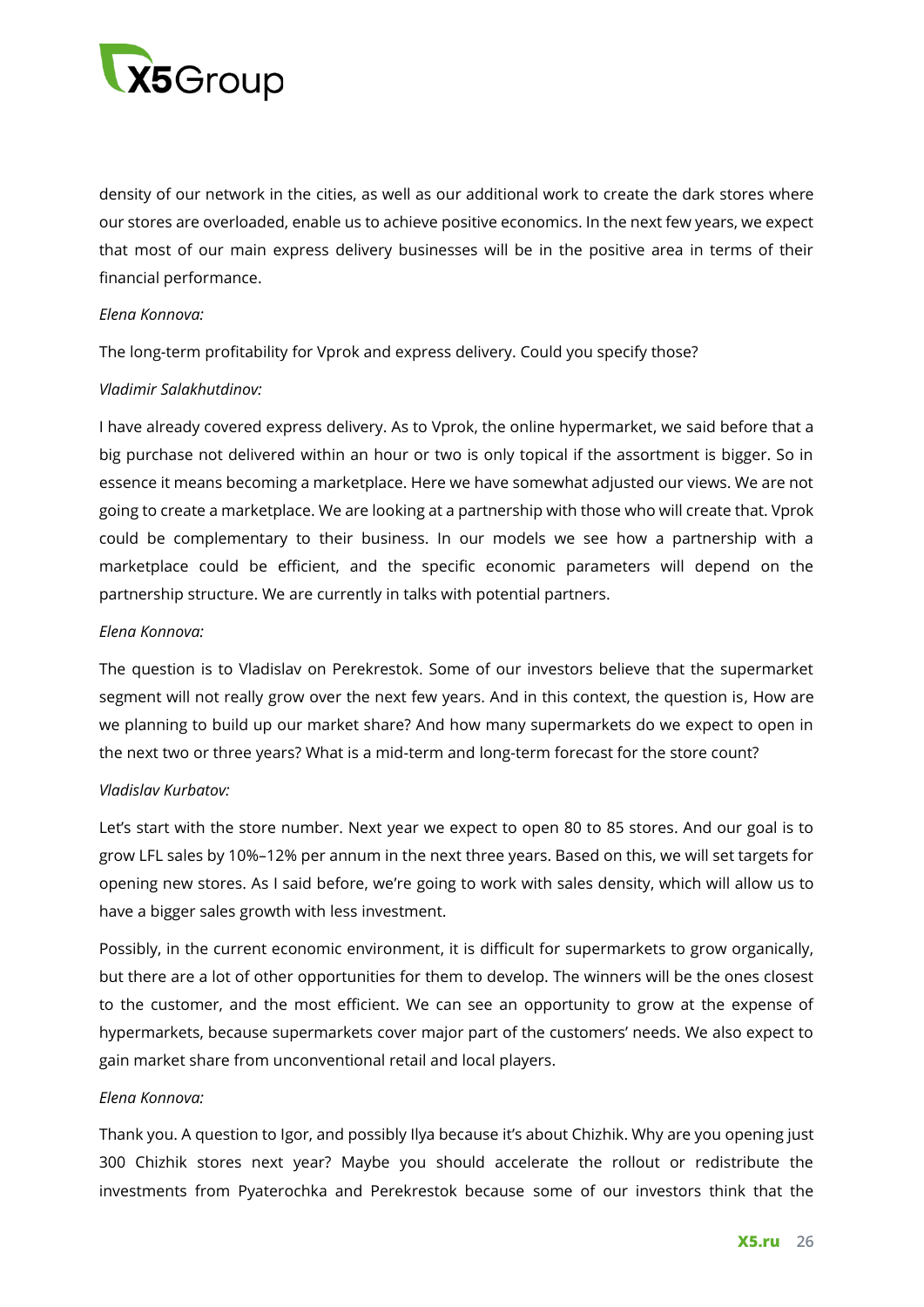

profitability is higher in hard discounters.

### *Igor Shekhterman:*

There are two main enablers for effective rollout of hard discounters. First, as Ilya said, it takes quite a big share of private labels (PL). This is the essence of the model. PL should represent 75% of the assortment. Unless you have this many, it makes no sense rolling out the hard discounters. We're going to have about 35% at the end of this year and about 70% at the end of next year. So the fullfledged hard discounter rollout will be possible when we have at least 70% of PLs. So we will start the rollout in 2023.

The second component is how we are going to enter the biggest cities. We have to create a logistical chain of its own for Chizhiks. Next year will be spent organising this logistical chain. So, the rollout is about creating enough PLs and logistical chains, and we expect to have them in place for the active rollout starting from 2023.

### *Elena Konnova:*

Thank you very much. Quite an exhaustive answer.

Vladimir, the question to you about one of our enablers, about X5 Bank.

# *Vladimir Salakhutdinov:*

Colleagues, maybe I will give you some more information than in the presentation. Importantly, X5 Bank is a project we are creating in partnership with Alpha Bank.

And this is not a full-fledged credit organisation but a technological platform, a front with its own product initiative and management. It's a separate organisation with a separate management team which will embed the banking and financial services into X5 digital and in store customer journeys.

What is its role? Payments and maybe the need for loans or saving products is an inseparable part of our clients' lives. Everybody needs financial and banking services, and, taking into account competencies we totally have in our Group and Alpha Group, we know how to offer convenient and attractive banking and financial services in exchange for their loyalty to our retail chains. This is the essence of the project.

Timewise, we are planning to launch first projects before the end of this year, and, according to the results of the pilots in 2022, to come up with a final vision, strategy and product line to start systematically [developing] it on X5 infrastructure.

#### *Elena Konnova:*

Right away another question to you about additional innovations that we are planning to introduce for offline business. We already mentioned in our video the innovations we have in our stores but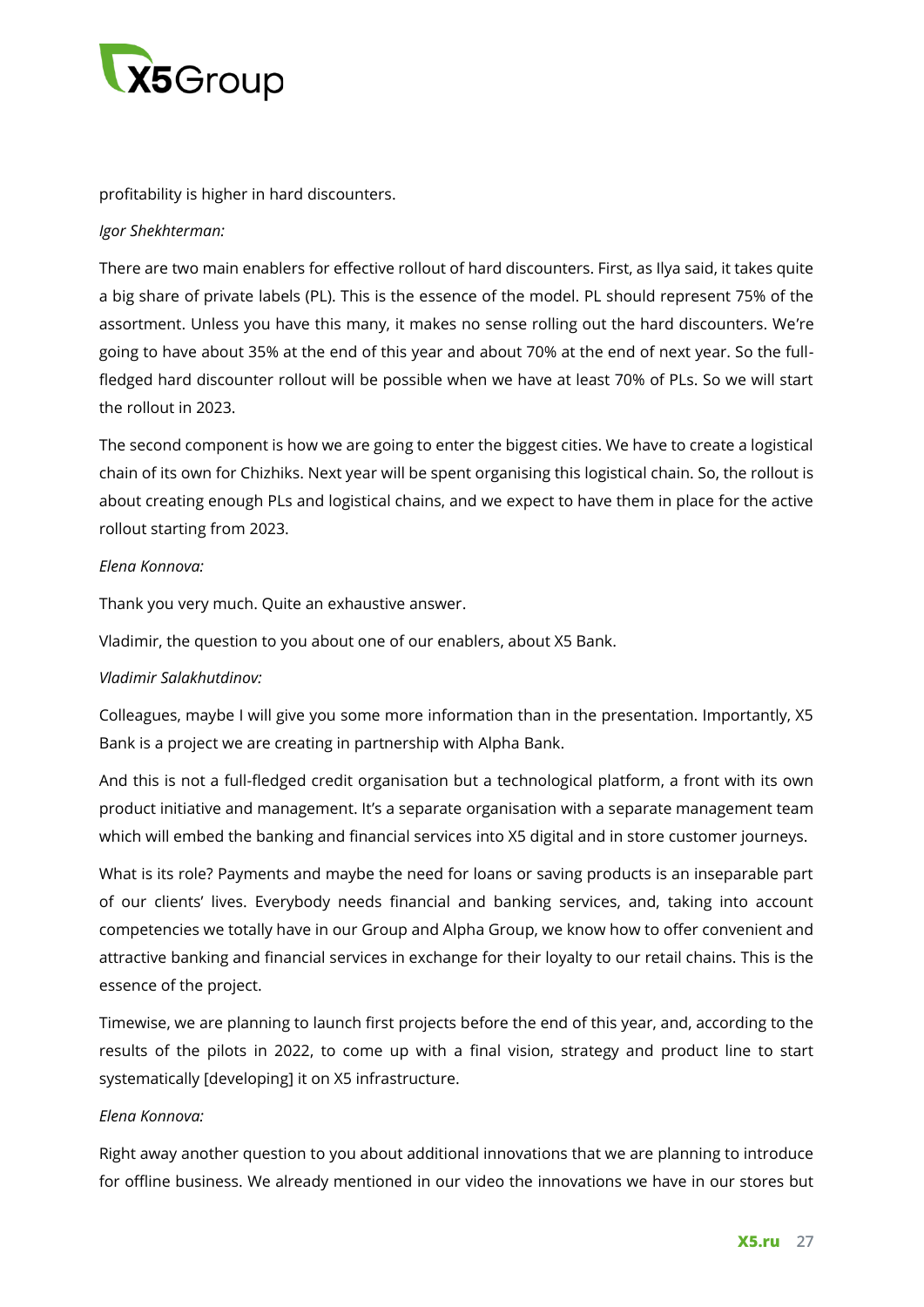

our colleagues are interested in the eye-tracking payment, unmanned stores that we are already piloting. Are we going to implement anything else?

### *Vladimir Salakhutdinov:*

The short answer is yes. Because at X5 we are absolutely convinced that innovations are a very powerful factor for both enhancing customer experience and driving our strategy to increase efficiency.

Indeed, we have a dream or maybe an outlook. We really want you to be able to walk in our stores without your iPhone or wallet. Just take a product off the shelf and just pay because we will recognise your face through our recognition system. We do have such projects already. We have a face recognition system and face payments, but so far it's being done on a very limited scale. We are going to roll it out.

We do believe in automation. Needless to say, the substantial cost item is payroll. Whatever is related to an opportunity to automate a process, and the self-checkout lane is one of these processes, as you saw in the video, as well as automation of DCs' procedures, and automation of some other processes unrelated to providing services. Of course, we are thinking about that. I would say again that we do believe that the number of people in our stores – I mean the number of staff – will be reduced first of all, and secondly the staff will be involved more in creating more value such as talking and communicating with clients, monitoring availability of items on shelves and helping our customers to make choices, while all the routine work at the checkouts will be fully automated. And we have a very clear concept of it in our minds. In the coming year or two, we are going to talk about new innovations; we're going to introduce in our retail chain.

# *Igor Shekhterman:*

We have an innovation laboratory where we really pilot and review quite a big number of innovations. But we scale only those products where costs and CAPEX investment for such products will be paid back fast in terms of reducing our OPEX. For instance, the self-checkout zones and Scan&Go, which are quite effective because we can see OPEX reduction per each store.

#### *Elena Konnova:*

Right away a question to Sergei. What about self-service checkouts? How do you evaluate this effect? Do self-service checkouts increase shrinkage? Are there any issues with that? And later I will ask about Pyaterochka and Perekrestok. And a question for Ilya: Are you going to introduce such selfcheckouts in hard discounter stores?

# *Sergei Goncharov:*

Well, first of all, self-checkouts are installed in about 35% of our stores. And we can see quite a big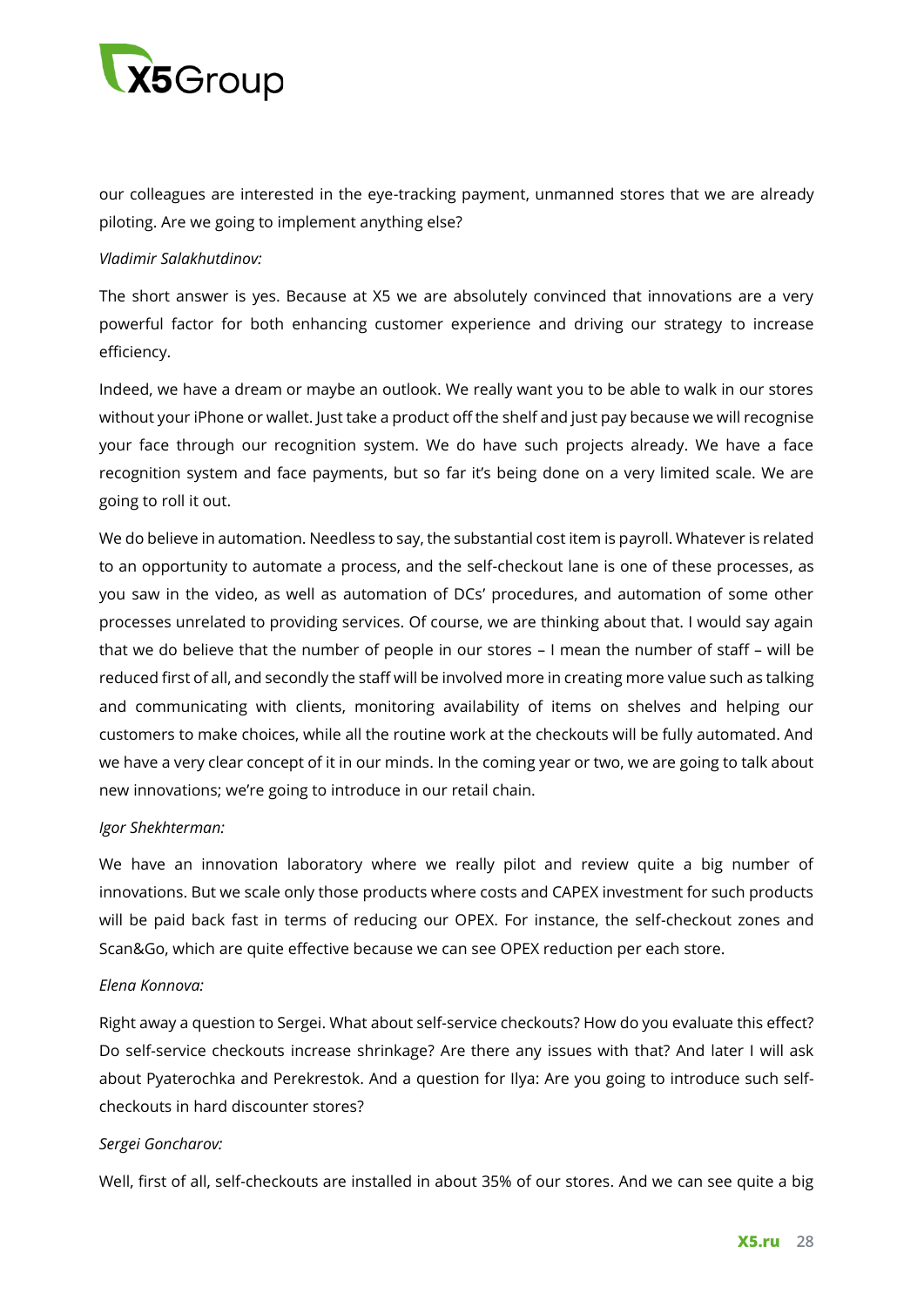

improvement in the labour productivity in those stores. The idea was to deploy more of these selfcheckouts since it boosts labour productivity. The methodology that we showed yesterday, and I mentioned it today, express scan, is a system enabling our guests to pay for their purchases without using cashiers or even self-checkouts just by using their mobile phones and mobile application. This is operational now in about 1,000 Pyaterochka stores. So we're going to scale it up next year. And generally speaking, those initiatives, among the many we are introducing and implementing in our stores, are aimed at increasing productivity and, as a result, business efficiency.

### *Vladislav Kurbatov:*

Self-checkouts indeed allow us first of all to save on payroll. When we install six self-checkouts, we need just one cashier-administrator. As you've been asking about theft and shrinkage, of course at self-checkouts we have a bit more theft issues than, say, at conventional checkouts, but that's not a critical number. And all in all, it's still more profitable than keeping cashiers at the checkouts.

I agree with Sergei that the popularity of self-checkouts is gaining momentum, as all the smaller tickets are processed by self-checkouts, and we have stores where the self-checkouts account for over 50% of all tickets. It's especially true for smaller stores, where the average purchase size is not very big.

Also, self-checkouts are used by shoppers who buy mostly ready-to-eat food or coffee and things like that. And I'm sure that self-checkouts are the future. We are fine-tuning those self-checkout areas. We are developing a software that will show that, for instance, someone pays a small amount or just imitated payment, and this will be immediately flagged. So, answering your question, I will say that self-checkouts are indeed very efficient.

# *Ilya Yakubson:*

Throughout one year we've been piloting self-checkouts in four of our stores. And this week, we have dismantled the last self-checkout. There are two main reasons for this. Chizhiks are smaller shops, so when choosing between using physical space for self-checkouts or for a more legacy checkout area, we prefer legacy checkout areas, as they are four times faster. The second reason, which is no less important, is theft, because my colleagues have among their staff designated store managers, and they can exercise visual control over self-checkout areas. We cannot afford to have such a visual inspector in the staff of Chizhik stores. This is why the theft issue is very burdensome in our case. That's why we made a decision to forego self-checkouts.

#### *Elena Konnova:*

Well, we are all different, and our customers are all different, and this could be our main competitive advantage, since we have various formats.

Vsevolod, a question for you now. It's quite a painful topic, I think. You've mentioned labour shortage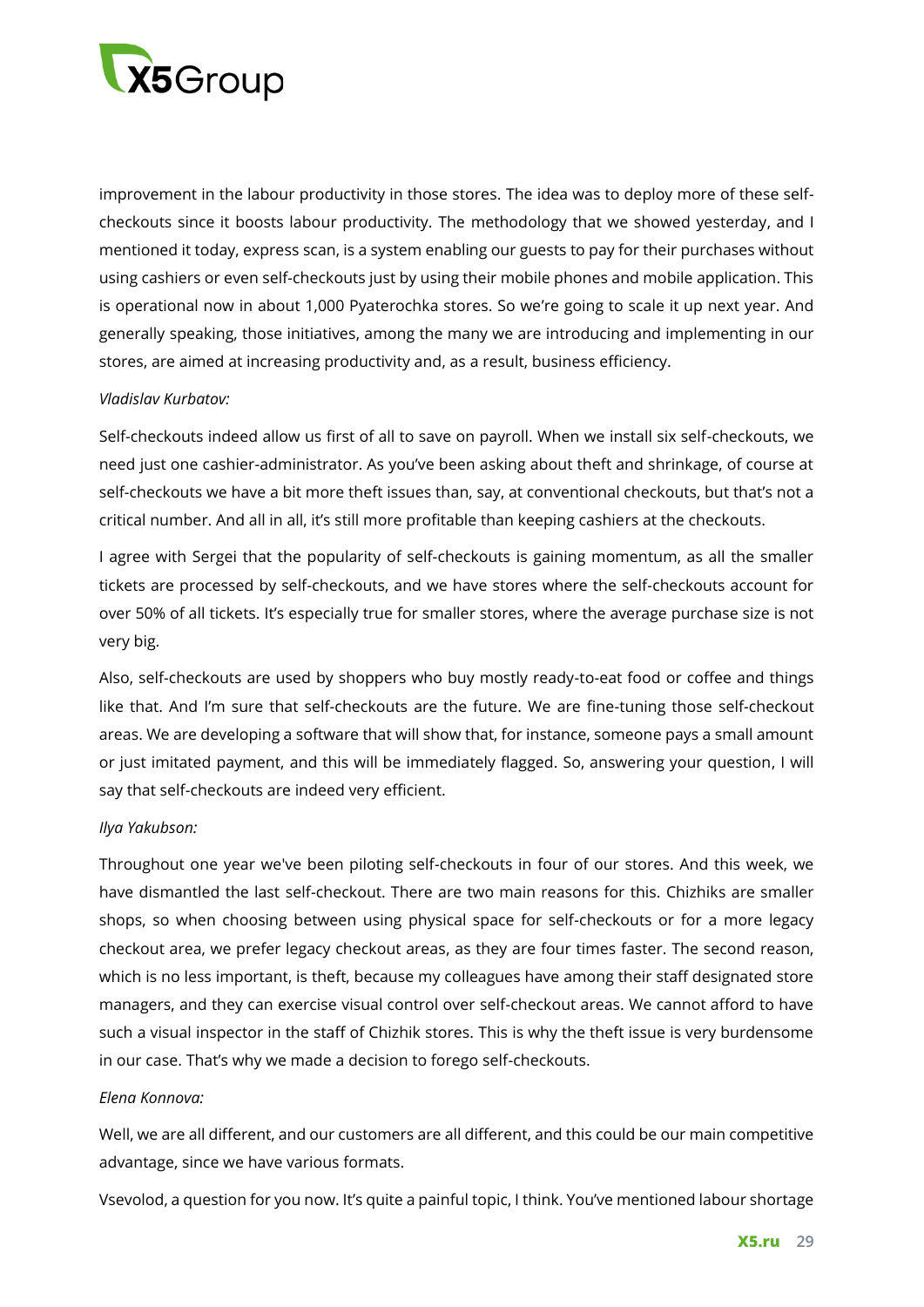

on the market now, which is a factor of growing costs. Everybody is talking about it, as it seems to be a common issue. Do you think the problem could be aggravated in the years to come, and how do you forecast its impact on our cost and profitability in the mid-term?

#### *Vsevolod Starukhin:*

Look, if we take some macroeconomic categories, needless to say that increased inflation and inflationary pressure, be it in product or service categories, one way or another translates into onshelf prices. Add to this higher salaries, which also manifests itself in higher on-shelf pricing. In the long term though, this situation more or less balances itself out, while in short term, and this is what we faced this year, it was a perfect-storm situation, with globally high inflation, which also affected our domestic market, on the one hand, but, on the other hand, we've had difficulties in logistical chains and COVID situation coupled with migrant labour crisis – all of those did impact the inflationary pressure and high salaries this year.

But, generally speaking, as we were saying, we are coping with inflation. And what helped us was that for about some time we have been investing in efficiency gains projects. It was not our first year on this path. For a number of years already, we have been building a culture of creating digital projects, searching for ways to support intrapreneurship to initiate different ideas to identify inefficiencies in our costs, and physical activities for improving them. And we are willing to keep supporting it. And as I said, there are about 500 projects in the pipeline, and many of them have already been implemented, while others are still underway. And we continue allocating quite a weighty part of our CAPEX, of about 15%, to support the efficiency projects aimed at reducing inflationary pressure of working hours.

Sure, we cannot pay workers below the market, while in some cases our target levels – as this is a common story in logistics in Moscow – are even above the market levels. But what we can do using digitalisation and process efficiency is to cut down on the number of working hours needed to perform standard tasks. This is the main goal – that is, to mitigate this pressure through the efficiency projects and speed of their implementation by prioritising them and even trying to be ahead of inflationary pressure to have some partial competitive advantage so that we can offer our clients best prices despite inflationary pressure, which all retailers are feeling right now.

#### *Elena Konnova:*

Yes, it makes sense regarding staff costs adjusted for inflation. And our audience also wants to communicate with Sergei and Vladislav on efficiency gains of Pyaterochka and Perekrestok. What are the top three to five factors of a higher efficiency for Pyaterochka and Perekrestok in the near future?

#### *Sergei Goncharov:*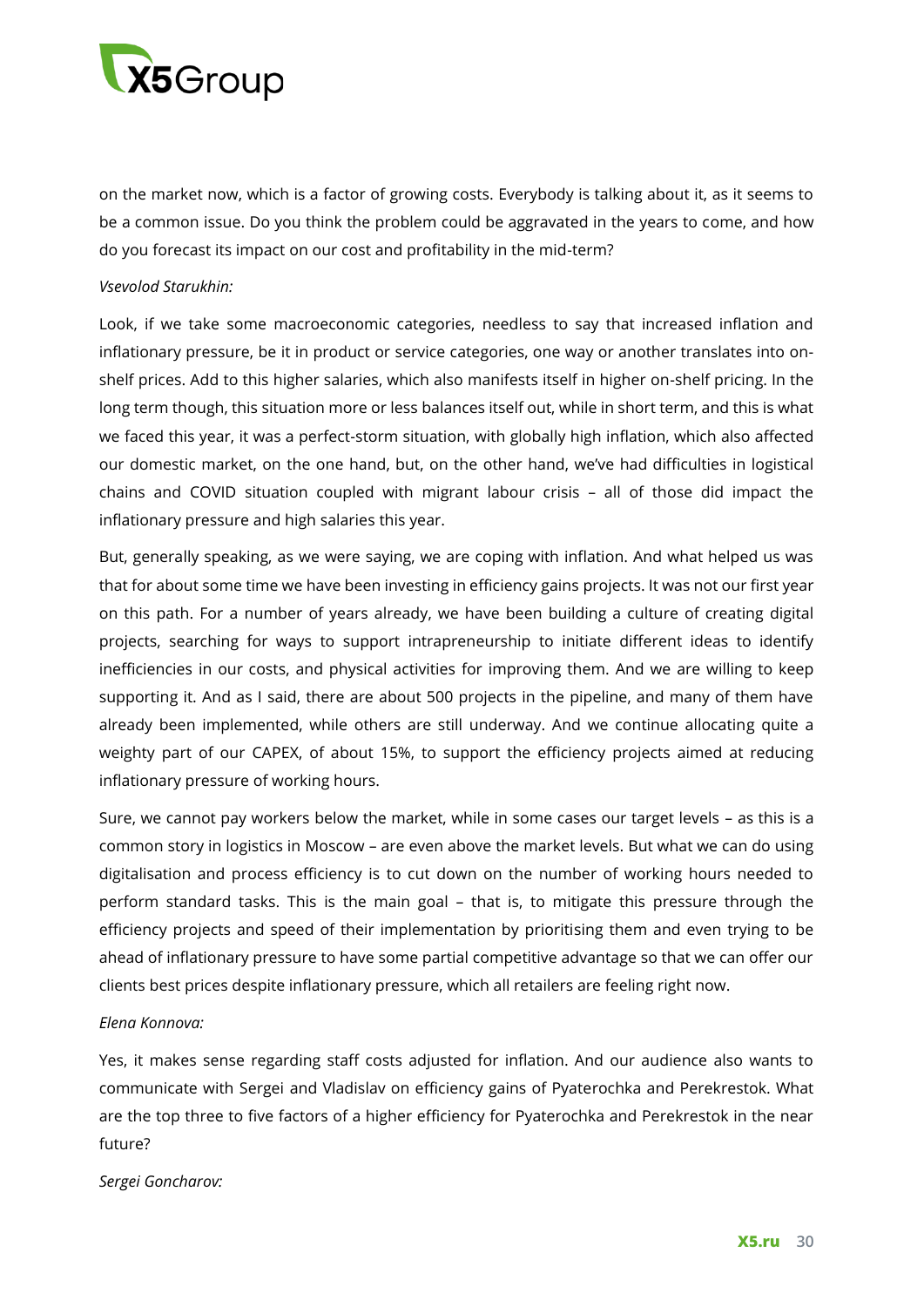

Speaking about Pyaterochka, we can split it into several key factors. Those are the growth of private labels and imported goods. The implementation of initiatives I've mentioned already in implementing efficiency processes. Such processes are further broken down into sets of metrics, such as checkout areas, working on the trading floor, work with price tags, work with the merchandise and moving goods from storage areas onto the trading floor, managing staff time within the store and automation of staff management practices. We build special products for that such as WFM (workforce management) and automated task manager and so on. Next, speaking of other factors and categories: efficiency gains of express deliveries, where we have quite big plans on boosting unit economy. And also investing in higher efficiency of logistical processes and operations related to logistics. Those are the main factors.

#### *Vladislav Kurbatov:*

Well, Sergei has enumerated them all.

#### *Elena Konnova:*

So in Perekrestok it's almost the same.

#### *Vladislav Kurbatov:*

Yes, we are going to work more efficiently with our assortment, which will allow us to improve the efficiency of working with staff in stores. We are also going to implement a lot of new technological initiatives, which have been or are being developed at the moment.

We think we will improve the indicators in logistics thanks to improved efficiency inside distribution centres. Another important factor is working with private labels. As I said already in my presentation, we're going to focus on high-margin products in medium and high price categories, which will also be a factor to improve our margins. We have already launched a pricing project which allows us to work with current margins; we expect that it will also impact overall efficiency.

#### *Sergei Goncharov:*

I would also like to add, Vladislav was right speaking about working with our assortment. And for us, to a large extent, it's never-ending work to optimise what we're offering on our shelves. It means reducing the number of SKUs, but not reducing the number of clients' needs that we meet. So we can switch to SRP (shelf-ready packaging), when we get merchandise in certain packaging, which reduces labour costs for shelving, and we can see here a huge efficiency mechanism. It is not a very fast process but eventually we expect some tangible results.

#### *Elena Konnova:*

Thank you, Sergei. Igor, now a question for you about our competitors and risks.

Is expansion of our competitors, for instance, Krasnoye i Beloye (Red & White) and other discounters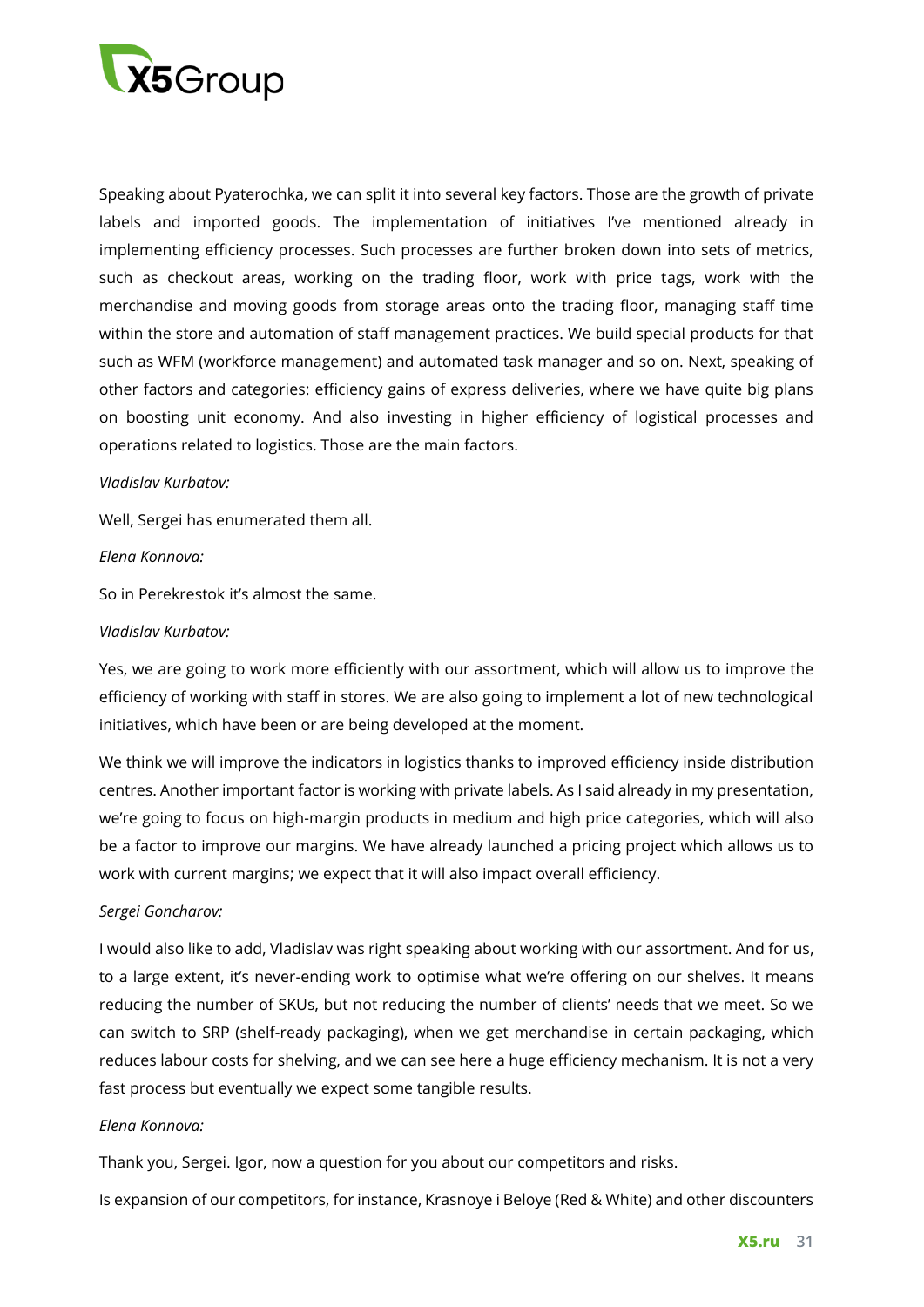

a risk for us and for the Chizhik chain? What is your perspective on this?

### *Igor Shekhterman:*

The Russian market is very competitive, which is very good for customers and for the economy. All competitors are not risks, but challenges for us, which help us to be more attentive and adapt ourselves to what is happening on the market, and to what our competitors are doing. Of course, those are challenges.

# *Elena Konnova:*

Do we recognise these challenges, and do we have plans of risk mitigation?

Ilya, do you want to add anything? It is about Chizhik.

### *Ilya Yakubson:*

Every Chizhik store is about testing some hypothesis. In particular, it's about testing a location hypothesis and a competitive environment hypothesis. Before announcing the creation of this format, we tested the Chizhik against all types of competitors we have in the Russian market such as hypermarkets and our colleagues in the hard discounters. We do know how we are going to behave and what results we will get. We feel very confident in this respect.

#### *Elena Konnova:*

Igor, continuing this topic, what about major M&A deals you've mentioned in the market. Are you at X5 looking at major deals like that, and in general what do you think about M&A?

#### *Igor Shekhterman:*

For the last five years, we have been growing organically, and we think that organic growth provides twice as big a return on investments than M&A deals. If you look at our development in recent years, in about 85% of cases we open organically, and in 15% of cases we grow due to acquiring some smaller regional chains.

Our strategy will stay the same for the nearest time period. We expect to have more openings through organic development, because it means bigger return on capital. While in the regions, we will continue to look for smaller chains of 15 to 100 stores with good locations. Our strategy is unchanged, and it stipulates mostly organic growth.

#### *Elena Konnova:*

Vsevolod, a couple of questions for you. What are the plans to reduce CAPEX? If we can speak about a reduction.

#### *Vsevolod Starukhin:*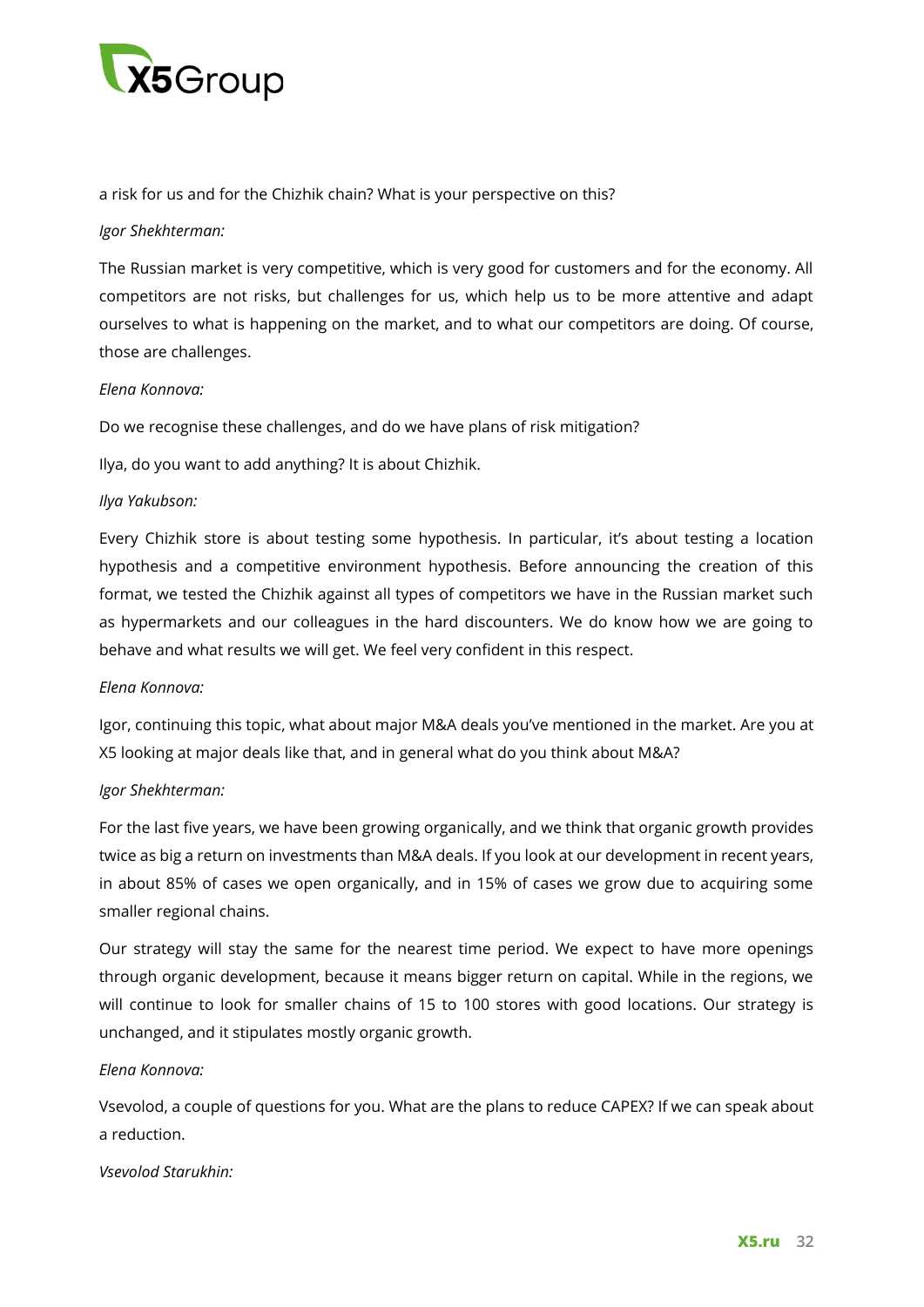

Yes, we are aiming at reducing it in relative terms as a percentage of sales. And there are several areas to look into. Needless to say, our main capital investments go to our mature businesses, namely Pyaterochka and Perekrestok. Our objective for the next three years is to substantially increase efficiency of those investments.

On the one hand, that means optimising the development of our CVP, which is aimed at optimally working on three challenges. Number one is getting LFL growth. The second challenge is to minimise our OPEX, and the third one is a minimal CAPEX. That's the triangle we are fine-tuning for balance. And it definitely impacts the level of investments in opening new stores. Our objective here is to reduce the impact of Pyaterochka, which has a lion's share in our annual openings: it's about 1,500 new stores, along with upgrading the existing stores. We want to reduce the cost of an average opening by 30% on average.

The second component is to support our chain and all the upgrades we have been doing until now. Basically, we refurbished a store by closing it down first, then we tore down everything in it and rebuilt the interior, which notably is sometimes more expensive than opening a new store. We have now adopted a new model of modular upgrading our stores. It enables us to shift from upgrading our stores every five to seven years with a huge upfront CAPEX, as well as losing sales because you have to close down the store, so you lose sales, to modular upgrades during the 10-year life cycle, when we change different components in the store, depending on traffic. So depending on the category by traffic, each store upgrade will include targeted modular replacements and refurbishments.

So we have certain standards for each component, and after appraisal we either change or keep those components, or even delay changing them. It is the second lever of boosting the efficiency, and in the long term it provides CAPEX reduction of up to 20% in our retail chains due to this factor.

And for improving efficiency in logistics, we will consider various options, not only buying more trucks, since we already have quite a big fleet of almost 5,000 units currently. And as our business will be expanding, not only will we have to replace existing vehicles, but also buy new ones, and we are talking about billions in expenses.

We have been actively working with our logistics partners and providers so that, together with them, following our logic of developing DCs – built to rent – we could also sign long-term contracts with them so they could buy trucks and replace or add them incrementally. It will also reduce the capital intensity of our investments. These are the key ideas, which cumulatively will result in reduction of our CAPEX as a percentage of revenue in three years from 4.7% to 4.5%, or even below 4.5% from the revenue, including multi-billion investments in Chizhik. If you take those away, we expect to reduce our CAPEX as a percentage of revenue below 4% of our current level.

*Elena Konnova*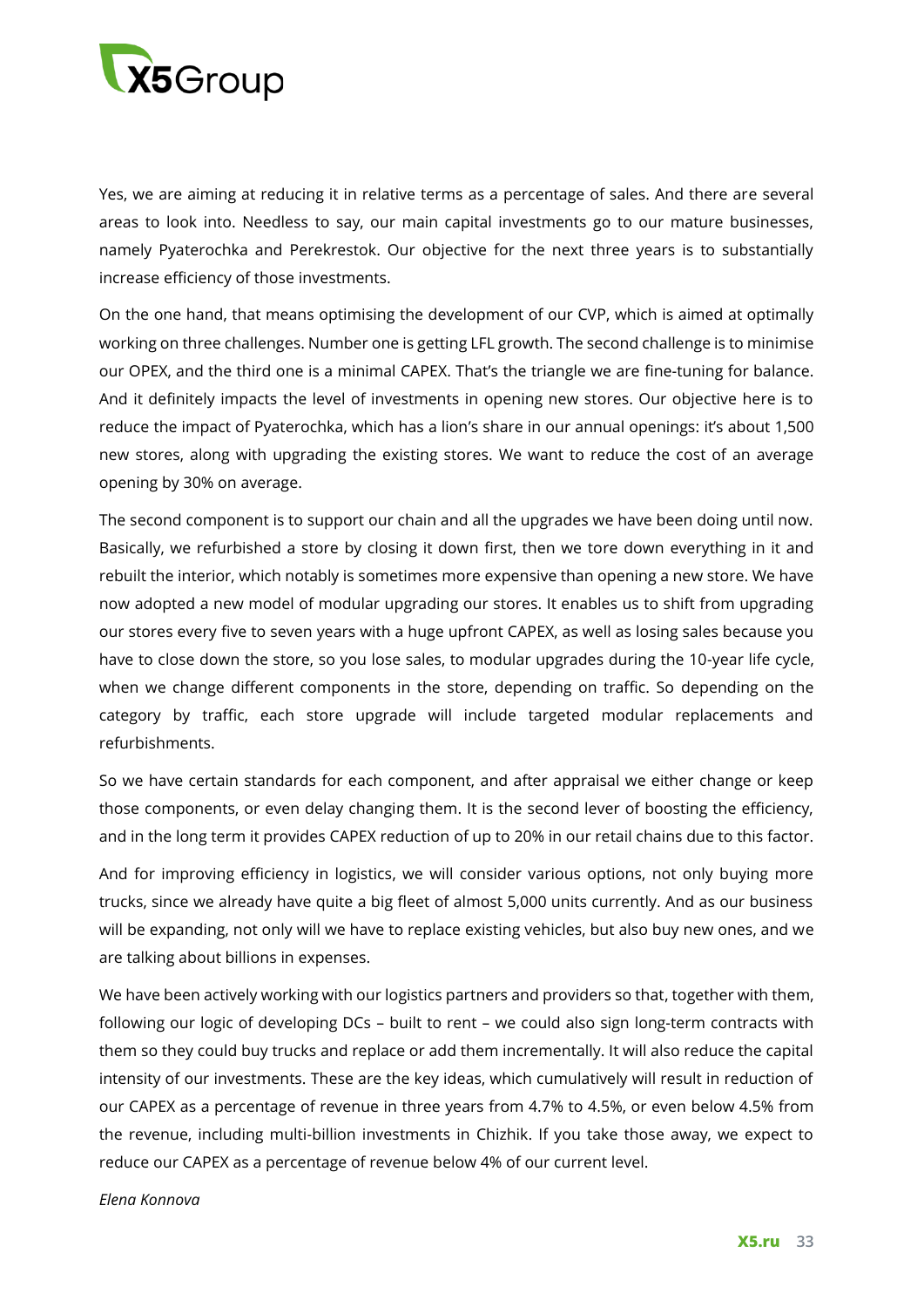

Thank you, Vsevolod! And now I would like to ask you about growth of your gross margin and additional drivers for growing your gross margin. Could you please elaborate on Q4 – what can we expect?

### *Vsevolod Starukhin*

We do not provide any guidance with such granularity. But I will say generally that we see gross margin drivers – on one hand, they are the drivers of digitisation projects which have been launched. It's about gross margin on top of positive product mix or some weather conditions, which have been very favourable for us and helped us to show good gross margins for the last two quarters.

But we do not discard such tools as dynamic pricing, stock replenishment, assortment management and the like – these are all digital tools we heavily invested in over the last couple of years. They definitely help our margin, and in part play as our competitive advantage. They also help to reduce shrinkage, as we have some unprecedented low level of shrinkage in our gross margin. And we see further potential of reducing our shrinkage. We envision potential of further improvement of assortment quality management through the development of these tools. We also see the potential of moving from mass promo campaigns to personalised offers, which are also driven by big data tools, which in turn should enable more personalisation and overall reduce our investments in mass promo campaigns. It will contribute more and more within the next three years.

On top of that we have private labels. Today 20% of our portfolio are private labels. In addition to locking up our customers to our stores due to great and unique products, private labels have higher margins. We plan to see some material growth of the share of private labels in our portfolio, and I will remind you that today they represent about 400 billion of revenue, which is comparable with the total business volume of Perekrestok. And this line of business will see double-digit growth in the years to come.

We also believe that the potential of direct import has not yet been fully explored. We have big plans of boosting direct import by eliminating some chains of middlemen suppliers, and in this way, we can increase margins of our business.

Our logistics and digital projects for improving logistics play a big role in the gross margin. It's about digitising logistics and increasing capacity utilisation of our fleet, boosting dispatching of the fleet and so on. For sure it is a driver of cutting unit costs in logistics, and sustaining and improving our gross margin. Effects of these improvements will be reinvested in prices to keep the loyalty of our clients as well as to attract new clients, and to maintain price perception leadership on the market.

Thanks!

*Elena Konnova*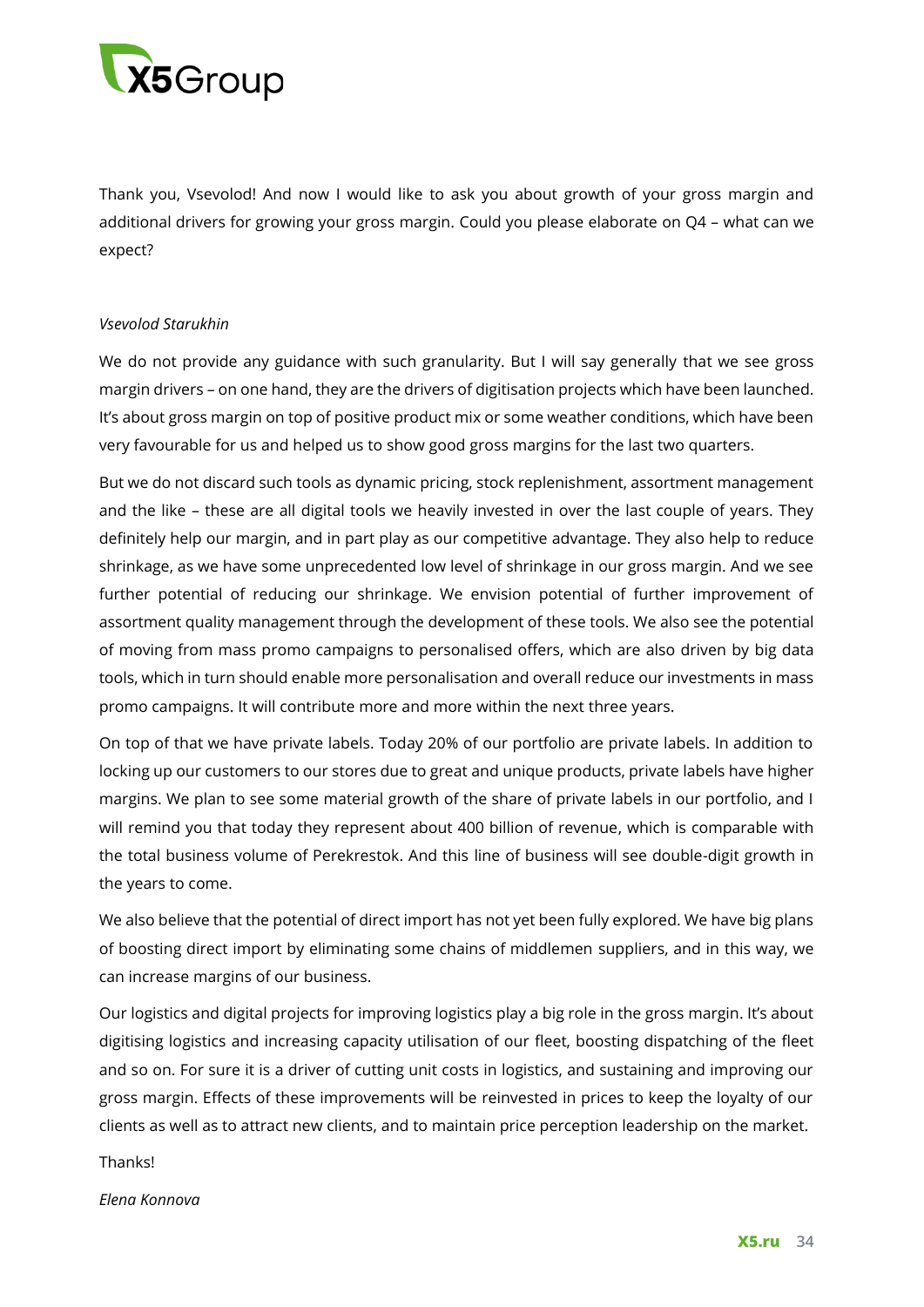

Changing the subject, I would like to address my question to Igor and Vladimir. It's about the Mnogo Lososya company – quite a successful start-up, which enabled us to enter the dark kitchen segment this year. In your view, what are the outcomes so far? What are your plans for this segment? Would this company (Mnogo Lososya) be enough to set a foothold in this segment?

### *Igor Shekhterman*

Like I said in my presentation, we entered this segment because we could see quite a big growth upside. In this segment of food deliveries, dark kitchens show the biggest growth potential despite the fact that today they are only 5% of the market. But the growth upside there is the biggest.

It was a complementary move on our part to enter this segment, because it's the ready-to-eat segment. In Perekrestok the ready-to-eat segment posts the biggest growth now, as we can see yearon-year growth of 25%. We are happy with the outcomes of the Mnogo Lososya company this year. We are planning further expansion. The company has already set its presence in St Petersburg, and before 2024 we are planning to come to some cities with a million-plus population. Currently the challenge is to achieve positive unit economy here in Moscow, and after 2023 this business should reach positive EBITDA. The average ticket in this business is quite good; they operate in the middleprice bracket, and their average ticket is RUB 1,800. Currently we are thinking about launching a more mass brand on this platform.

#### *Vladimir Salakhutdinov*

I would like to add to this that, just as in some other deals like that, not only did we acquire a business in a promising segment, we also got teams and competencies which we built into our other businesses. One example here is that using this company, Mnogo Lososya, we opened sushi stations in Perekrestok stores. They have been operating only for several months by now, but they are very popular already. They not only provide our clients with a better experience in Perekrestok but also additionally attract customers to our stores.

#### *Elena Konnova*

I believe it will be my final question today. We are seeing not so many questions, as recommendations, opinions, and at this Q&A session we would like to provide answers to some specific questions. The last question is to Vsevolod. Is it safe to assume that EBITDA growth can be projected on the level of revenue growth – that is, 12% per annum?

# *Vsevolod Starukhin*

Generally, I will say yes. Looking into the next three years, I can see such a correlation between EBITDA and revenue growth. On one hand, we are increasing the margins of our current mature businesses from the current 7%+ to 8%+ within the next three years. And, on the other hand, a big part of it will be reinvested. Oftentimes it is not a negative EBITDA margin, but rather of diluting our